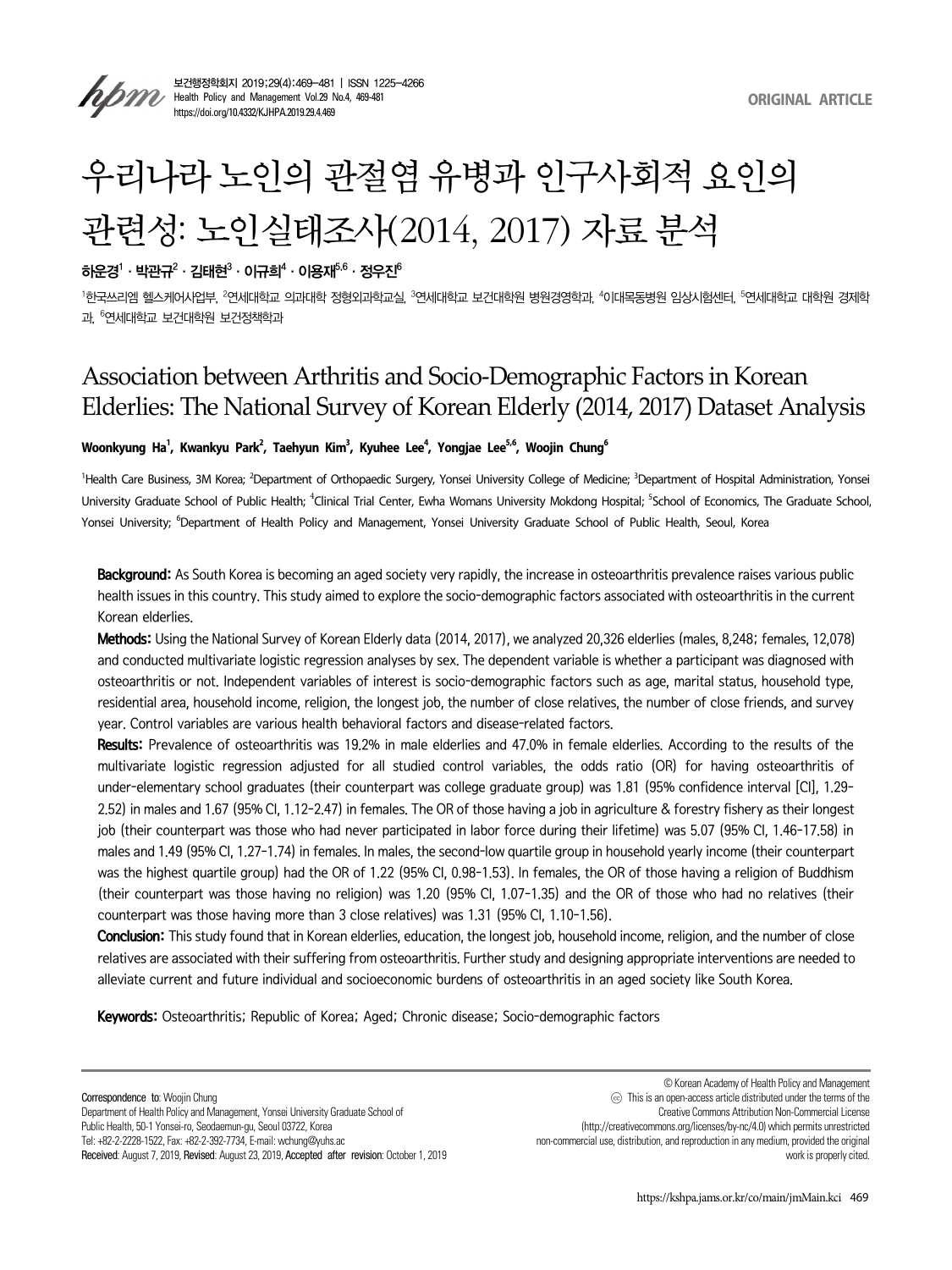# 련 변수를 단계적으로 통제하였다. 본 연구결과를 통해 노인 골관절 염 예방 등 보건정책 마련을 위한 기초 근거자료로 제공하고자 한다.

# 방 법

#### 1. 연구설계

본 연구는 65세 이상 골관절염질환 노인을 대상으로 골관절염 유병 관련 요인을 파악하기 위한 연구이다. 한편, 골관절염 선행연구에서 는 여성 노인이 남성 노인보다 골관절염 유병 비율이 높은 것으로 나 타났다[6-9]. 본 연구에서는 2014, 2017년 노인실태조사 자료를 이용 하여 예비분석을 해보니 여성 노인이 남성 노인보다 골관절염 유병 비율이 높은 결과를 보였다(남성 노인 22.8%, 여성 노인 77.2%). 또한 남성 노인에 비해 여성 노인이 골관절염 유병일 교차비(odds ratio)가 2.51 (95% confidence interval [CI], 2.24–2.81)로 통계적으로 유의하 게 높았다. 또한 이론적으로 여성이 남성에 비해 골관절염 유병이 높 은 이유에 대해서는 관절연골에 에스트로겐 수용체가 있어[22], 특정 유전인자가 여성 골관절염 발생에 관여하기 때문이라는 보고가 있다 [23]. 또한 여성이 남성에 비해 신체 역학적으로 골관절염이 잘 생기 는 행동을 많이 하기 때문이라는 연구도 있어[24], 성별이 골관절염의 유병 관련 요인이라는 선행연구의 결과를 뒷받침하고 있다[25,26]. 위 세 가지 분석결과와 한 가지 이론에 따라 본 연구에서는 연구대상 자를 성별로 나누어 노인 골관절염 유병과 인구사회적 요인의 관련성 을 연구하고자 하였다.

종속변수는 의사로부터 골관절염을 진단받은 노인 환자와 진단을 받지 않은 환자로 분류하였고, 독립변수 중 주요 관심변수를 인구사 회적 요인변수(성별, 연령, 교육수준, 혼인상태, 가구형태, 거주지역, 소득수준, 종교, 최장 직업, 가까운 친척, 가까운 친구, 조사연도)로, 통 제변수를 건강행태 요인변수(체질량지수, 흡연, 음주, 주관적 건강평 가, 근력상태)와 질환 특성변수(순환기, 내분비계, 기타 근골격계, 호 흡기계, 감각기, 암, 소화기, 요생식기, 기타 질환)로 설정하였다. 이 연 구의 개념적 틀은 Figure 1과 같다. 한편, 본 연구는 연구윤리에 따라 연세대학교 보건대학원 생명윤리심의위원회의 승인을 받았다(승인 번호: 2-1040939-AB-N-01-2017-124-01).

#### 2. 연구대상 및 자료

본 연구는 보건복지부에서 주관하고, 한국보건사회연구원에서 실 시한 2014, 2017년 노인실태조사의 원시자료를 이용하였다. 노인실 태조사는 1994년에 시작되어 노인복지법에 의거하여 3년 주기로 실

# 서 론

노인 만성질환 중 골관절염은 관절 연골에 영향을 주는 대표적인 만성질환 중 하나이다. 전 세계 70세 이상 노인 중 40%가 무릎 골관절 염에 이환되어 있다고 보고되고 있으며[1], 우리나라 50세 이상 성인 의 골관절염 유병률도 전체 12.5%를 차지하고 있다[2], 골관절염은 노년층에서 매우 흔한 질환으로 고혈압 다음으로 많이 발생하는 질환 이다[3]. 이러한 골관절염 유병은 사회적으로도 높은 비용 부담을 발 생시키고 있는데, 관절염질환 전체 진료비용이 2011년 1조 4,884억 원에서 2015년 1조 8,402억 원으로 3,518억 원(23.6%)이 증가하였다 [3]. 특히 노년기에 경제적 손실이 큰 질환으로[1,4], 극심한 통증을 유 발하여 환자의 삶의 질을 심각하게 저하시키는 질병이다[5]. 대부분 의 연구에서 여성이 남성보다 골관절염 유병 비율이 높은 결과를 보 이고[6-9], 특히 골관절염은 연령 증가에 따른 퇴행성 질환으로 인식 되어 조기 관절의 기능 상실을 초래하거나 관리를 소홀히 할 수 있는 질환으로 인식되고 있다[10,11]. 따라서 골관절염 유병 노인의 효율 적 관리를 위해서는 노인 인구집단을 성별로 나누어 골관절염 유병 관련 요인을 파악하는 것이 중요하다.

국내외 골관절염 유병 관련 선행연구를 살펴보면, 성인을 대상으로 유병 수준 및 관련 요인을 분석한 연구[12], 유병 수준과 연도별 변화 등이 있는데[13,14], 이는 대부분 성인 인구집단을 대상으로 골관절 염 유병 요인에 대한 연구가 진행되었다. 노인을 대상으로 한 선행연 구는 대부분 일부 지역사회를 대상으로 골관절염의 유병 수준을 확인 한 연구[15,16]와 노인의 삶의 질 관련 연구[17], 건강행태 관련 연구 가 대부분이었다[18]. 전체 인구집단을 대상으로 골관절염 유병 요인 과 관련 요인을 분석한 연구가 있었으나[6], 신체계측 및 생화학적 지 표와 영양소 섭취량 관련 분석을 중점으로 이루어졌다. 그밖에 비만 과의 연관성[19], 대사증후군과의 상관관계를 분석하거나[20], 골관 절염 환자의 의료이용 관련 연구[21] 등이 전체 인구집단을 대상으로 이루어졌다.

이와 같이 골관절염 유병 관련 위험요인 연구는 다양하게 진행되었 으나, 각 연구마다 대상이 달라 노인 골관절염 유병자에 대한 정확한 비교가 어려운 실정이고, 노인의 삶과 특성을 반영한 여러 변수들을 통제하여 분석을 시행한 연구는 매우 미흡하였다. 따라서 본 연구에 서는 전국 노인을 대표하고 노인의 특성을 잘 반영한 한국보건사회연 구원의 2014, 2017년 노인실태조사 자료를 이용하여 노인을 남성과 여성으로 나누고 노인 골관절염 유병 관련 인구사회적 요인을 연구하 였다. 이는 어느 인구사회 특성을 가진 노인이 골관절염 유병위험이 높은지를 연구하기 위함이다. 이를 위하여 건강행태 변수 및 질환 관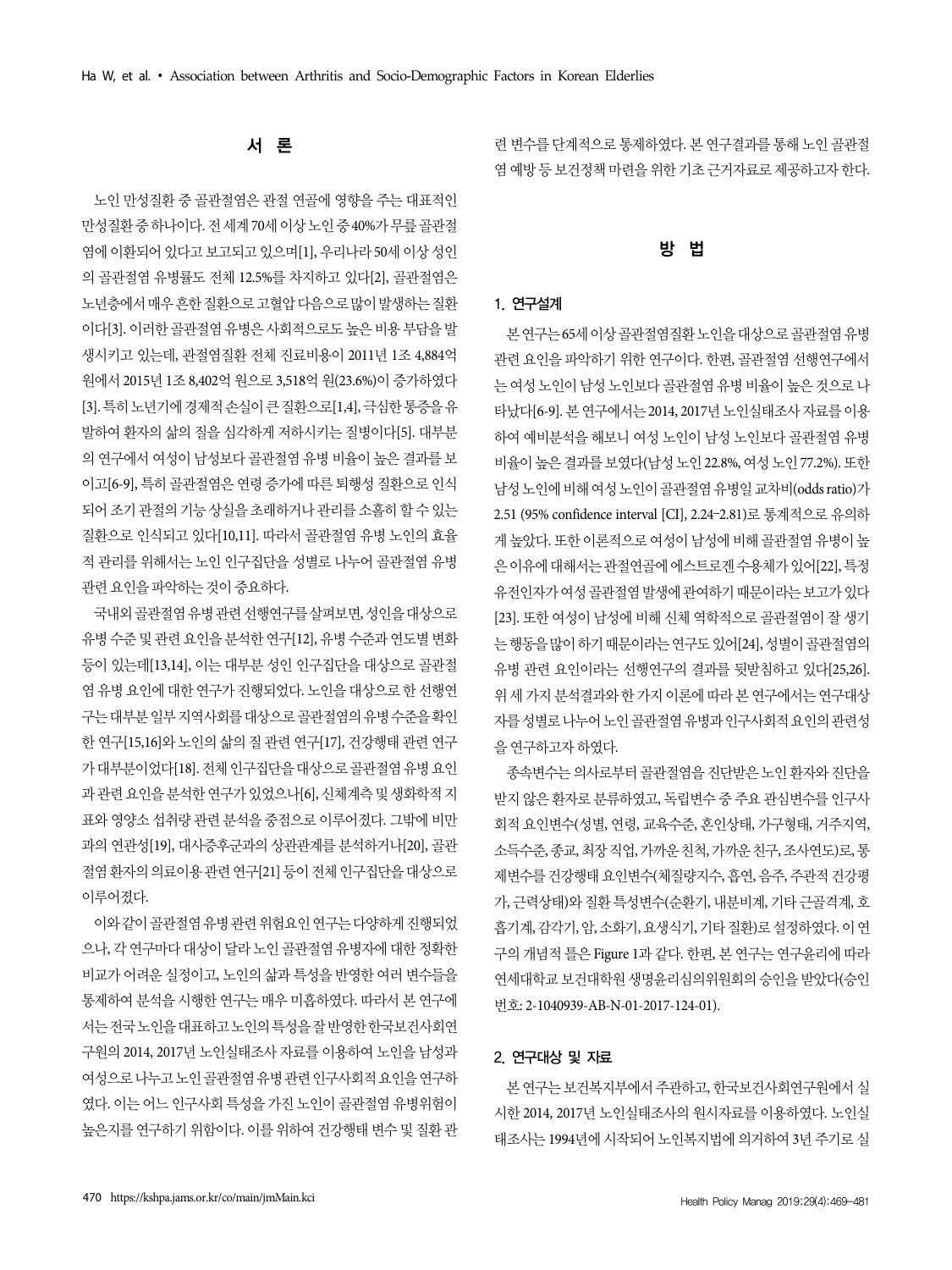

**Figure 1.** Research design frame.

시되고 있는 전국적인 조사이다. 2014년도 조사는 2014년 6월 11일부 터 9월 4일 동안 975개 조사구에서 인구총조사를 기반으로 65세 이상 의 노인 10,451명에 대한 직접면접조사방식으로 조사 진행되었으며, 2017년 조사는 2017년 6월 12일부터 8월 28일 동안 934개 조사구에서 인구총조사를 기반으로 65세 이상 10,299명(대리응답 226명 포함)에 대한 직접면접조사방식으로 진행되었다[27]. 2014, 2017년도 전체 참 여 노인 20,750명 중 변수 관련 무응답 데이터 170명, 229명을 결측 처 리하여, 최종적으로 분석에 사용된 노인은 20,326명으로 2014년 10,256명(남성 4,206명, 여성 6,050명)과 2017년 10,070명(남성 4,042 명, 여성 6,028명)이다.

#### 3. 변수의 선정 및 정의

# 1) 종속변수: 골관절염 유병

노인 인구 중 골관절염 또는 류마티스관절염을 "현재 3개월 이상 앓고 있는 질환입니까?"라는 질문에 "예"라고 응답한 노인 중 "이것 은 의사의 진단을 받은 질환입니까?"라는 질의에 "예"라고 응답한 대

상자를 노인 골관절염 유병자로 구분하였다. 3개월 이상 앓고 있는 질 환이 없다고 응답한 노인과 골관절염 또는 류마티스관절염을 현재 3 개월 이상 앓고 있는 질환이라고 응답하였으나 의사 진단을 받지 않 은 노인은 골관절염 유병자가 아닌 것으로 구분하였다. 연구대상 노 인의 골관절염 유병률은 35.8%(남성 7.8%, 여성 27.9%)이고 이를 연 도별로 구분하면 2014년에는 35.9%(남성 8.2%, 여성 27.7%) 그리고 2017년에는 35.6%(남성 7.4%, 여성 28.2%)이다.

#### 2) 주요 관심변수(factors of interest): 인구사회적 요인

노인실태조사 연령을 65–69, 70–74, 75–79, 80–84, 그리고 85세 이상 으로, 노인의 교육수준은 초등학교 재학 및 졸업 미만, 중학교 졸업, 고 등학교 졸업, 대학교 졸업 이상으로, 노인의 혼인상태는 결혼해서 배 우자가 있는 경우 '유배우(기혼)'로 보았고, 배우자가 있었지만 사별 한 경우는 '사별(기혼),' 이혼한 경우를 '이혼(기혼)'으로, 그밖에 별거, 미혼을 기타로 분류하였다. 가구형태는 현재 노인이 살고 있는 가구 형태를 기준으로 독거, 노인부부 가구, 자녀동거 가구를 분류하였고,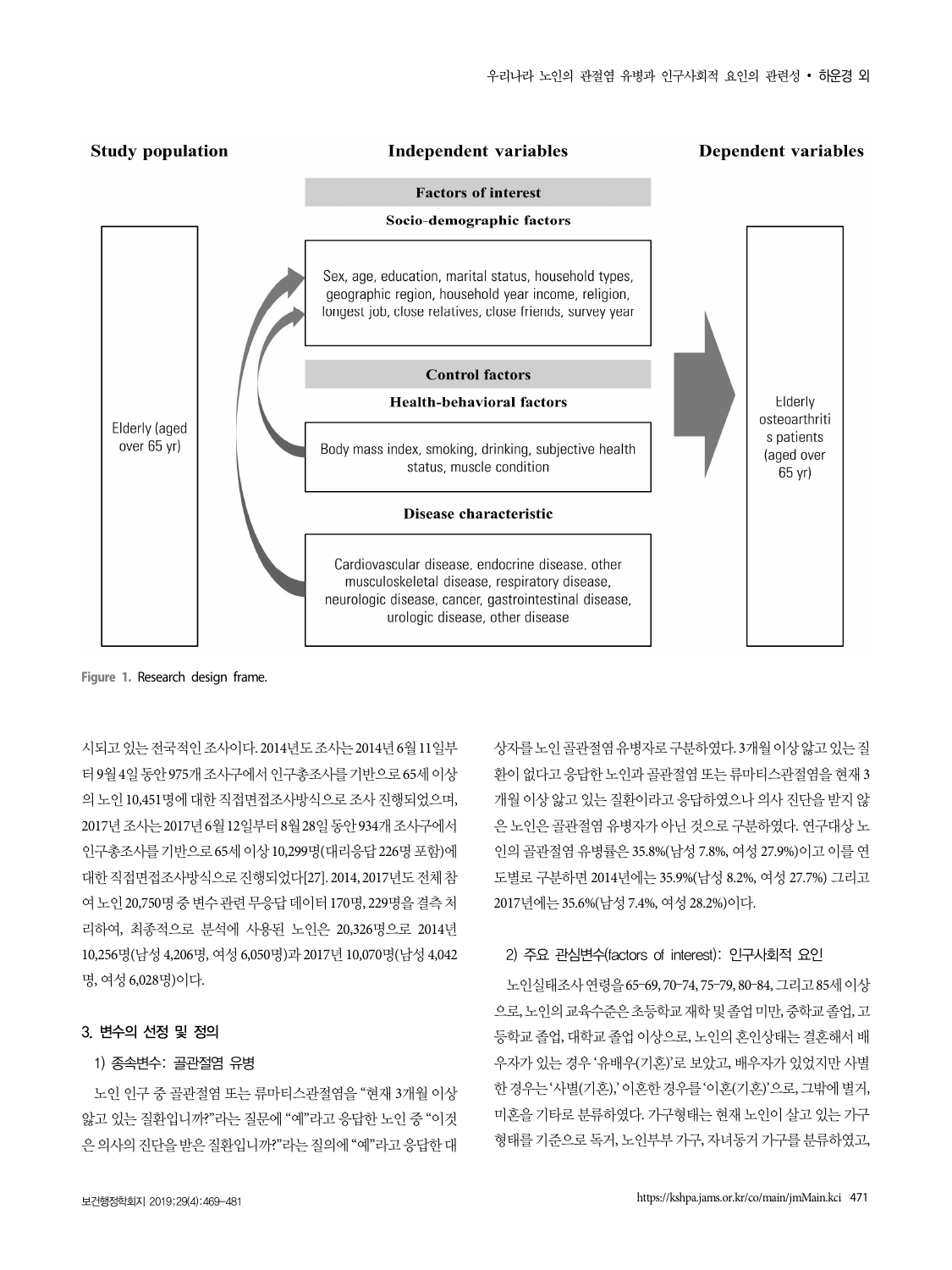노인이 사는 거주지역을 읍, 면, 동으로 분류하여 노인의 거주지역에 대한 변수를 고려하였다. 노인의 가구 소득수준은 경제협력개발기구 (Organization for Economic Cooperation and Development)에서 가 계소비 규모를 파악하기 위해 사용하고 있는 가구균등화 소득 산정방 법(가구균등화 소득=월평균 가구총소득÷√가구구성원의 수)을 사 용하여 보정한 표준화 연소득에 4개 범주를 적용하여 820만 원 이하, 820–1,400만 원, 1,400–2,700만 원, 2,700만 원 이상으로 구분하였다. 또한 노인의 종교를 확인하기 위하여 종교가 없다고 응답한 노인은 없음으로, 원불교 및 불교라고 응답한 노인을 불교로, 개신교 및 천주 교라고 응답한 노인을 기독교로, 유교 및 기타 종교를 기타 종교로 분 류하였다. 최장기 일자리는 노인의 일생에서 가장 오래 한 일에 대한 질문에 대한 답변으로, 한국표준직업분류 기준에 따른 직업분류표(3 단위)에 따라 노인의 직업을 조사하였다. 본 연구에서는 직업 대분류 항목인 10개 항목(관리자, 전문가 및 관련 종사자, 시무 종사자, 서비 스 종사자, 판매 종사자, 농림어업 숙련 종사자, 기능원 및 기능 종사 자, 장치 기계조작 및 조립, 단순 노무 종사자, 군인)과 평생 일을 하지 않았다고 응답한 노인을 기준으로 최장기 일자리를 분류하고 노인 골 관절염과의 연관성을 분석하였다. 가깝게 지내는(마음을 털어놓을 수 있는) 친인척 수에 대한 항목은 "귀하께서 가깝게 지내는(마음을 털어놓을 수 있는) 형제자매를 포함한 친인척은 각각 몇 분 정도 계십 니까?"라는 질문에 대한 답변을 '0명,' '1명,' '2명,' '3명 이상'으로 분류 하여 노인이 마음을 털어놓을 수 있는 가까운 친인척 수를 확인하였 다. 가깝게 지내는(마음을 털어놓을 수 있는) 친구/이웃/지인 수는 "귀하께서 가깝게 지내는(마음을 털어놓을 수 있는) 친구/이웃/지인 은 각각 몇 분 정도 계십니까?"라는 질문에 대한 답변을 '0명,' '1명,' '2 명,' '3명 이상'으로 분류하여 노인이 마음을 털어놓을 수 있는 가까운 친구/이웃 수를 확인하였고, 노인실태조사 연도별 비교를 위해 2014, 2017년으로 연도 구분하여 변수를 분석에 반영하였다.

#### 3) 통제변수(control factors)

#### (1) 건강행태 요인

체질량지수 18.5 kg/m<sup>2</sup> 미만을 저체중, 18.5–22.9 kg/m<sup>2</sup>을 정상체 중, 23.0−24.9 kg/m²을 과체중으로, 25.0 kg/m² 이상을 비만으로 정의 하였고, 흡연은 현재 담배 흡연 유무로, 음주는 지난 1년간 술을 얼마 나 자주 마셨는지에 대해 '1년간 전혀 마시지 않음,' 연 1회 이상 마시 거나 한 달에 1회에서 3회 정도 마셨다고 응답할 경우 '가끔 마심'으로 정의하였고, 일주일에 1회나 그 이상 또는 매일 먹는 노인을 '자주 마 심'으로 범주를 나누었다. 주관적 건강상태는 '좋다,' '보통이다,' '나 쁨' 3개 항목으로 분류하여 분석 진행하였다. 또한 노인의 근력상태를 파악하기 위한 항목으로 "의자나 침대에 앉았다가 일어나기를 5회 반 복해 주세요."(양손을 앞으로 모아 두 손을 사용하지 않고 의자에서 일어서고 앉기를 5번 시행)의 수행 여부에 따라 수행한 경우 '정상'으 로, 수행하였으나 실패한 경우 '실패'로, 수행 시도조차 못하는 상태 (와상노인, 기타 장애로 일어서기가 불가능한 경우)를 '아주 나쁨'으 로 구분하여 분석하였다.

#### (2) 질환 특성 요인

노년기에는 신체적, 정신적으로 저하되는 시기임으로 높은 질병 이 환율을 나타낸다. 노인실태조사 전체 결과를 살펴보면 의사의 진단 을 받은 만성질환 노인이 전체 연구대상의 89.2%이며, 2개 이상 만성 질환을 갖고 있는 복합 이환자가 69.7%로 나타나고 있다. 따라서 노인 만성질환자의 특성을 고려하여 질환 특성변수를 설정하였다. 질환 특성변수는 노인실태조사 자료의 질환 구분에 따라 '순환기,' '내분비 계,' '기타 근골격계,' '호흡기계,' '감각기,' '암,' '소화기,' '요생식기,' '기 타 질환'의 총 9개 변수로 구분하였다. 노인이 고혈압, 뇌졸중(중풍, 뇌 경색), 고지혈증, 협심증, 심근경색증, 기타 심장질환의 만성질환이 있어, 의사로부터 진단받은 경우 '순환기 질환'으로 질환 특성변수를 정의하였고, 당뇨병, 갑상선질환이 있어, 의사로부터 진단받은 경우 '내분비계 질환'으로 질환 특성변수를 정의하였다. 근골격계 질환 중 골다공증, 요통, 좌골신경통 증상이 있어, 의사로부터 진단받은 경우 '기타 근골격계 질환'으로 정의하였고, 만성기관지염, 폐기종 (chronic obstructive pulmonary disease), 천식, 폐결핵, 결핵질환이 있 어, 의사로부터 진단받은 경우 '호흡기계 질환'으로 변수를 정의하였 다. 백내장, 녹내장, 만성중이염질환이 있어, 의사로부터 진단받은 경 우 '감각기 질환'으로 정의하였고, 의사로부터 암(악성 신생물)을 진 단받은 경우 '암'으로 위 및 십이지장궤양, 간염, 간경변질환이 있어, 의사로부터 진단받은 경우 '소화기 질환'으로 만성신부전증, 전립선 비대증, 요실금, 성병(매독 등)질환이 있어, 의사로부터 진단받은 경 우 '요생식기 질환'으로 질환 특성변수를 정의하였다. 그 밖의 빈혈, 피부병, 우을증, 치매, 골절, 탈골 및 사고 후유증 및 기타를 의사로부 터 진단받은 경우 '기타 질환'으로 노인의 질환 특성변수를 정의하여 분석에 적용하였다(Table 1).

#### 4. 분석방법

연구대상자를 성별로 나누어 다음과 같이 분석하였다. 첫째, 기술 분석으로 골관절염 유병 노인의 일반적 특성을 파악하기 위해 인구사 회적 요인, 건강행태 요인, 질환 특성 요인의 분포를 비교하였다. 둘 째, 단변수분석으로 노인 골관절염 유병 관련 요인을 파악하기 위해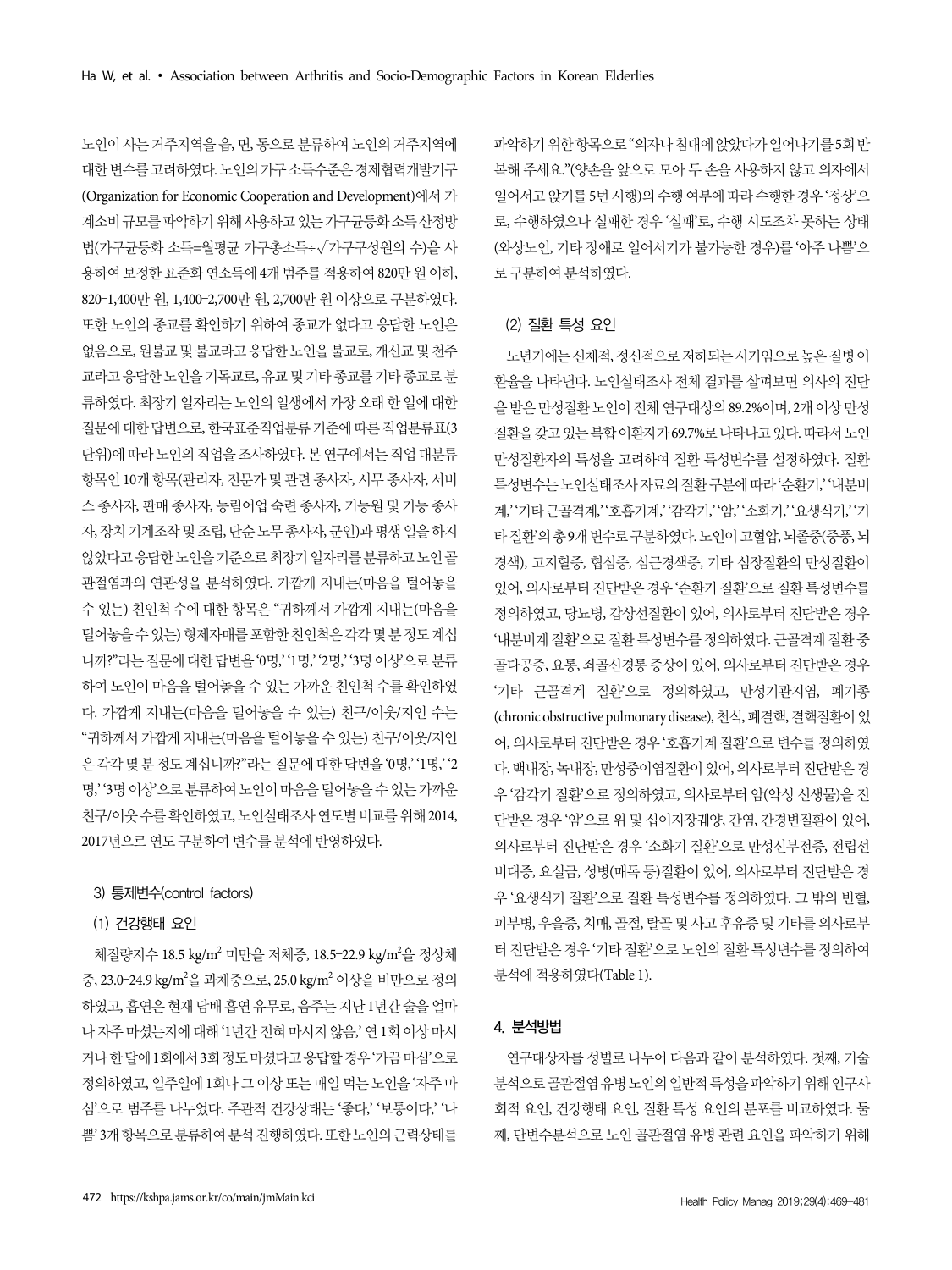| 우리나라 노인의 관절염 유병과 인구사회적 요인의 관련성 • 하운경 외 |  |  |  |  |  |  |  |  |
|----------------------------------------|--|--|--|--|--|--|--|--|
|----------------------------------------|--|--|--|--|--|--|--|--|

#### **Table 1.** Independent variables and their categories

| Variable                                   | Category                                                                                                                                                                                                           |
|--------------------------------------------|--------------------------------------------------------------------------------------------------------------------------------------------------------------------------------------------------------------------|
| Socio-demographic factors                  |                                                                                                                                                                                                                    |
| Age (yr)                                   | 65-69, 70-74, 75-79, 80-84, ≥85                                                                                                                                                                                    |
| Education                                  | ≤Elementary school, middle school, high school,<br>≥college                                                                                                                                                        |
| Marital status                             | Married, bereavement, divorced, other (never married,<br>$etc.$ )                                                                                                                                                  |
| Household type                             | Elderly living alone, elderly spouse, living with child,<br>other                                                                                                                                                  |
| Geographic region                          | Urban area, rural area                                                                                                                                                                                             |
| Household yearly<br>income (10.000<br>won) | $<$ 820, 820-1,409, 1,410-2,719, >2,720                                                                                                                                                                            |
| Religion                                   | None, Buddhism, Christianity (Protestant, Catholic), etc.                                                                                                                                                          |
| Longest job                                | Never worked, manager, experts and related workers,<br>civil servant, service worker, salesperson,<br>agriculture & forestry fishery, functional employees,<br>machine operation/assembly, simple laborer, soldier |
| Close relatives                            | None, one close relative, two close relative, more than<br>three                                                                                                                                                   |
| Close friends                              | None, one close relative, two close relative, more than<br>three                                                                                                                                                   |
| Survey year                                | 2014, 2017                                                                                                                                                                                                         |
| Health behavioral factors                  |                                                                                                                                                                                                                    |
| Body mass index                            | Underweight, normal, overweight, obese                                                                                                                                                                             |
| Smoking                                    | Yes. no                                                                                                                                                                                                            |
| <b>Drinking</b>                            | None, sometimes, often                                                                                                                                                                                             |
| Subjective health<br>status                | Good, usual, bad                                                                                                                                                                                                   |
| Muscle condition                           | Normal, bad, very bad                                                                                                                                                                                              |
| Disease characteristics                    |                                                                                                                                                                                                                    |
| Cardiovascular                             | No, yes                                                                                                                                                                                                            |
| Endocrinal                                 | No, yes                                                                                                                                                                                                            |
| Musculoskeletal                            | No, yes                                                                                                                                                                                                            |
| Respiratory                                | No, yes                                                                                                                                                                                                            |
| Neurologic                                 | No, yes                                                                                                                                                                                                            |
| Cancer                                     | No, yes                                                                                                                                                                                                            |
| Gastrointestinal                           | No, yes                                                                                                                                                                                                            |
| Urologic                                   | No, yes                                                                                                                                                                                                            |
| Other                                      | No, yes                                                                                                                                                                                                            |

인구사회적 요인, 건강행태 요인, 질환 특성 요인별로 survey 특성을 반영한 Rao-Scott chi-square 검정을 실시하여 비교했다. p값을 제시 했고, p값이 0.05 미만인 경우를 통계적으로 유의하다고 정의하였 다. 셋째, 노인 골관절염 유병 관련 요인을 확인하기 위해 다변수분석 을 시행하였으며, 다변수분석방법으로 survey 특성을 반영한 logistic regression 방법을 이용하였다. 모형 1에서는 인구사회적 요인변수만 을 사용하여 노인 골관절염 유병 관련 요인을 확인하고, 모형 2에서는 모형 1에 건강행태적 특성 요인변수를 추가로 통제하였고, 모형 3에 서는 모형 2에 질환 특성 요인변수를 추가로 통제하였다. 분석결과로

교차비와 95% CI를 산출했으며, 각 모형의 통계적 타당도를 검정하 기 위해 C-statistic을 확인했고, 적합도를 확인하기 위해 Akaike information criterion 값, Hosmer-Lemeshow test 값을 확인하였다. 다변수분석을 위해서 독립변수들 간의 독립성을 검토하여 variance inflation factor 값이 1.02–1.82로 다중공선성 정도가 심하지 않도록 모형을 구성하였다.

#### 결 과

#### 1. 남성 노인의 일반적 특성과 Rao-Scott chi-square 분석결과

남성 노인 연구대상자 8,248명 중 골관절염 유병 남성 노인 대상자 수는 1,587명(19.2%), 정상 노인은 6,661명(80.8%)으로 확인되었다. 골관절염 유병 남성 노인의 인구사회적 특성에서는 연령대가 70–74 에서 449명(28.3%), 교육수준은 초등학교 졸업 이하 노인이 931명 (58.7%), 혼인상태는 결혼한 남성 노인이 1,348명(84.9%), 부부가 함 께 사는 남성 노인이 1,066명(67.2%), 거주지역이 동인 남성 노인이 951명(59.9%), 연 소득수준이 1,410–2,719만 원인 남성 노인이 520명 (32.8%), 종교는 무교인 남성 노인이 768명(48.4%), 최장 일자리는 농 림어업 숙련 종사자가 602명(37.9%)에서 골관절염 유병이 높게 나타 났다. 그밖에 가깝게 지내는 친인척이 1명도 없는 남성 노인이 925명 (58.3%), 친구/이웃/지인이 1명도 없는 남성 노인이 747명(47.1%)으 로 나타나 마음을 털어놓을 수 있는 친인척 또는 친구/이웃/지인 수가 없는 남성 노인들이 높은 골관절염 유병 분포를 보였다. Rao-Scott chi-square 결과 독립변수 중 연령 85세 이상의 연령군, 교육수준이 초 졸 이하인 경우, 거주지역이 동인 경우, 연 소득수준이 820만 원 이하 로 낮은 경우, 최장기 일자리가 농림어업 숙련 종사자일 경우, 가깝게 지내는 친인척 수가 없는 경우와 가깝게 지내는 친구/이웃/지인 수가 없는 경우에 남성 노인 관절염 유병과 유의한 관련성을 보였다 (p<0.001). 반면, 혼인상태, 가구형태, 종교 여부는 단변수분석 시 통 계적으로 유의한 차이를 보이지 않았다(Table 2).

#### 2. 여성 노인의 일반적 특성과 단변수분석 결과

여성 노인 연구대상자 12,078명 중 골관절염 유병 여성 노인 대상자 수는 5,679명(47.0%), 정상 노인은 6,399명(53.0%)으로 확인되었다. 골관절염 유병 여성 노인의 인구사회적 특성에서는 연령대 70–74에 서 1,552명(27.3%), 교육수준은 초등학교 졸업 이하 노인이 4,745명 (83.6%), 혼인상태는 사별한 여성 노인 3,081명(54.3%), 혼자 사는 여 성 노인이 2,145명(37.8%), 거주지역이 동인 여성 노인이 3,648명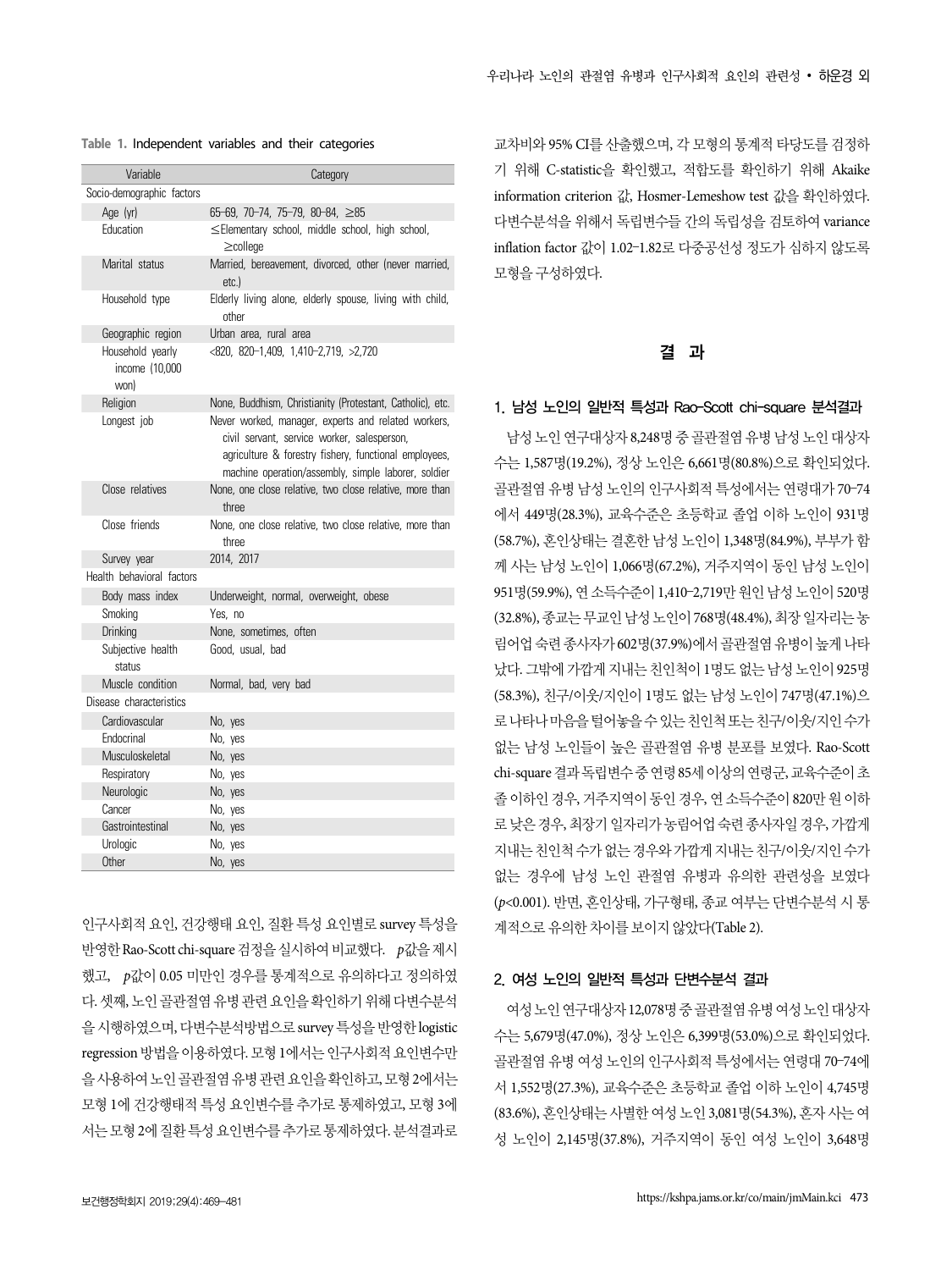|                           |                     |              | Males            |               |                          | Females                  |            |
|---------------------------|---------------------|--------------|------------------|---------------|--------------------------|--------------------------|------------|
| Characteristic            | Category            | OA (n=1,587) | Not OA (n=6,661) | $\rho$ -value | OA (n=5,679)             | Not OA (n=6,399)         | $p$ -value |
| Socio-demographic factors |                     |              |                  |               |                          |                          |            |
| Age (yr)                  | $65 - 69$           | 328 (14.6)   | 1,921 (85.4)     | < 0.0001      | 1,230 (38.9)             | 1,935 (61.1)             | < 0.0001   |
|                           | $70 - 74$           | 449 (18.2)   | 2,023 (81.8)     |               | 1,552 (46.7)             | 1,770 (53.3)             |            |
|                           | $75 - 79$           | 443 (21.8)   | 1,591 (78.2)     |               | 1,522 (50.6)             | 1,485 (49.4)             |            |
|                           | $80 - 84$           | 261 (24.4)   | 807 (75.6)       |               | 961 (53.6)               | 832 (46.4)               |            |
|                           | $\geq 85$           | 106 (24.9)   | 319 (75.1)       |               | 414 (52.3)               | 377 (47.7)               |            |
| Education                 | ≤Elementary         | 931 (25.2)   | 2,761 (74.8)     | < 0.0001      | 4,745 (50.9)             | 4,587 (49.2)             | < 0.0001   |
|                           | Middle school       | 283 (17.9)   | 1,297 (82.1)     |               | 519 (38.9)               | 815 (61.1)               |            |
|                           | High school         | 281 (14.3)   | 1,688 (85.7)     |               | 338 (30.6)               | 765 (69.4)               |            |
|                           | $\geq$ College      | 92 (9.1)     | 915 (90.9)       |               | 77 (24.9)                | 232 (75.1)               |            |
| Marital status            | Married             | 1,348 (18.9) | $5,777$ $(81.1)$ | 0.1353        | 2,389 (43.1)             | 3,155 (56.9)             | < 0.0001   |
|                           | Bereavement         | 164 (22.1)   | 578 (77.9)       |               | 3,081 (50.8)             | 2,988 (49.2)             |            |
|                           | Divorced            | 48 (18.3)    | 215 (81.8)       |               | 149 (46.0)               | 175 (54.0)               |            |
|                           | Other               | 27 (22.9)    | 91(77.1)         |               | 60 (42.6)                | 81 (57.5)                |            |
| Household types           | Living alone        | 192 (22.3)   | 671 (77.8)       | 0.008         | 2,145 (51.4)             | 2,029 (48.6)             | < 0.0001   |
|                           | Living with spouse  | 1,066 (19.6) | 4,382 (80.4)     |               | 1,900 (43.7)             | 2,450 (56.3)             |            |
|                           | Living with child   | 278 (17.1)   | 1,347 (82.9)     |               | 1,412 (45.4)             | 1,699 (54.6)             |            |
|                           | Other               | 51(16.4)     | 261 (83.7)       |               | 222 (50.1)               | 221 (49.9)               |            |
| Geographic region         | Urban area          | 951 (17.2)   | 4,564 (82.8)     | < 0.0001      | 3,648 (45.8)             | 4,314 (54.2)             | 0.0002     |
|                           | Rural area          | 636 (23.3)   | 2,097 (76.7)     |               | 2,031 (49.3)             | 2,085 (50.70             |            |
| Household                 | < 820               | 239 (24.8)   | 723 (75.2)       | < 0.0001      | 1,503 (52.1)             | 1,383 (47.9)             | < 0.0001   |
| Year income (10,000 won)  | 820-1,409           | 489 (23.7)   | 1,573 (76.3)     |               | 1,535 (49.2)             | 1,585 (50.8)             |            |
|                           | 1,410-2,719         | 520 (19.8)   | 2,103 (80.2)     |               | 1,421 (46.1)             | 1,661 (53.9)             |            |
|                           | >2,720              | 339 (13.0)   | 2,262 (87.0)     |               | 1,220 (40.8)             | 1,770 (59.2)             |            |
| Religion                  | None                | 768 (19.8)   | 3,118 (80.2)     | 0.13          | 1,715 (46.9)             | 1,940 (53.1)             | < 0.0001   |
|                           | <b>Buddhism</b>     | 404 (19.2)   | 1,704 (80.8)     |               | 2,041 (50.2)             | 2,026 (49.8)             |            |
|                           | Christianity        | 368 (17.9)   | 1,688 (82.1)     |               | 1,841 (44.1)             | 2,338 (56.0)             |            |
|                           | Etc.                | 47 (23.7)    | 151 (76.3)       |               | 82 (46.3)                | 95 (53.7)                |            |
| Longest job               | Never worked        | 4(17.4)      | 19 (82.6)        | < 0.0001      | 741 (38.8)               | 1,171 (61.2)             | < 0.0001   |
|                           | Manager             | 51(10.3)     | 443 (89.7)       |               | 17 (25.0)                | 51(75.0)                 |            |
|                           | Experts workers     | 60 (9.9)     | 545 (90.1)       |               | 91 (28.4)                | 229 (71.6)               |            |
|                           | Civil servant       | 89 (12.8)    | 607 (87.2)       |               | 79 (31.2)                | 174 (68.8)               |            |
|                           | Service worker      | 66 (18.0)    | 301 (82.0)       |               | 484 (45.1)               | 590 (54.9)               |            |
|                           | Salesperson         | 112(17.1)    | 542 (82.9)       |               | 682 (47.9)               | 741 (52.1)               |            |
|                           | Agriculture, etc.   | 602 (27.7)   | 1,572 (72.3)     |               | 2,038 (53.3)             | 1,788 (46.7)             |            |
|                           | Functional employee | 200 (17.2)   | 964 (82.8)       |               | 188 (44.6)               | 234 (55.5)               |            |
|                           | Machine assembly    | 162 (16.7)   | 811 (83.4)       |               | 100 (46.1)               | 117 (53.9                |            |
|                           | Simple laborer      | 229 (23.1)   | 761 (76.9)       |               | 1,257 (49.1)             | 1,304 (50.9              |            |
|                           | Soldier             | 12(11.1)     | 96 (88.9)        |               | $\overline{\phantom{a}}$ | $\overline{\phantom{a}}$ |            |
| Close relatives           | 0                   | 925 (21.4)   | 3,396 (78.6)     | < 0.0001      | 2,938 (50.7)             | 2,854 (49.3)             | < 0.0001   |
|                           | $\mathbf{1}$        | 323 (17.3)   | 1,540 (82.7)     |               | 1,525 (45.5)             | 1,829 (54.5)             |            |
|                           | $\overline{c}$      | 187 (16.6)   | 943 (83.5)       |               | 748 (43.5)               | 972 (56.5)               |            |
|                           | $\geq$ 3            | 152 (16.3)   | 782 (83.7)       |               | 468 (38.6)               | 744 (61.4)               |            |
| Close friends             | 0                   | 747 (22.8)   | 2,534 (77.2)     | < 0.0001      | 2,447 (51.2)             | 2,331 (48.8)             | < 0.0001   |
|                           | $\mathbf{1}$        | 271 (19.6)   | 1,114 (80.4)     |               | 1,135 (45.3)             | 1,370 (54.7)             |            |
|                           | $\overline{c}$      | 283 (17.4)   | 1,340 (82.6)     |               | 1,041 (44.3)             | 1,309 (55.7)             |            |
|                           | $\geq$ 3            | 286 (14.6)   | 1,673 (85.4)     |               | 1,056 (43.2)             | 1,389 (56.8)             |            |
| Survey year               | 2014                | 842 (20.0)   | 3,364 (80.0)     | 0.0675        | 2,844 (47.0)             | 3,206 (53.0)             | 0.9804     |
|                           | 2017                | 745 (18.4)   | 3,297 (81.6)     |               | 2,835 (47.0)             | 3,193 (53.0)             |            |

#### **Table 2.** General characteristics of the sample and the results of Rao-Scott chi-square analysis: males and females

(Continued to the next page)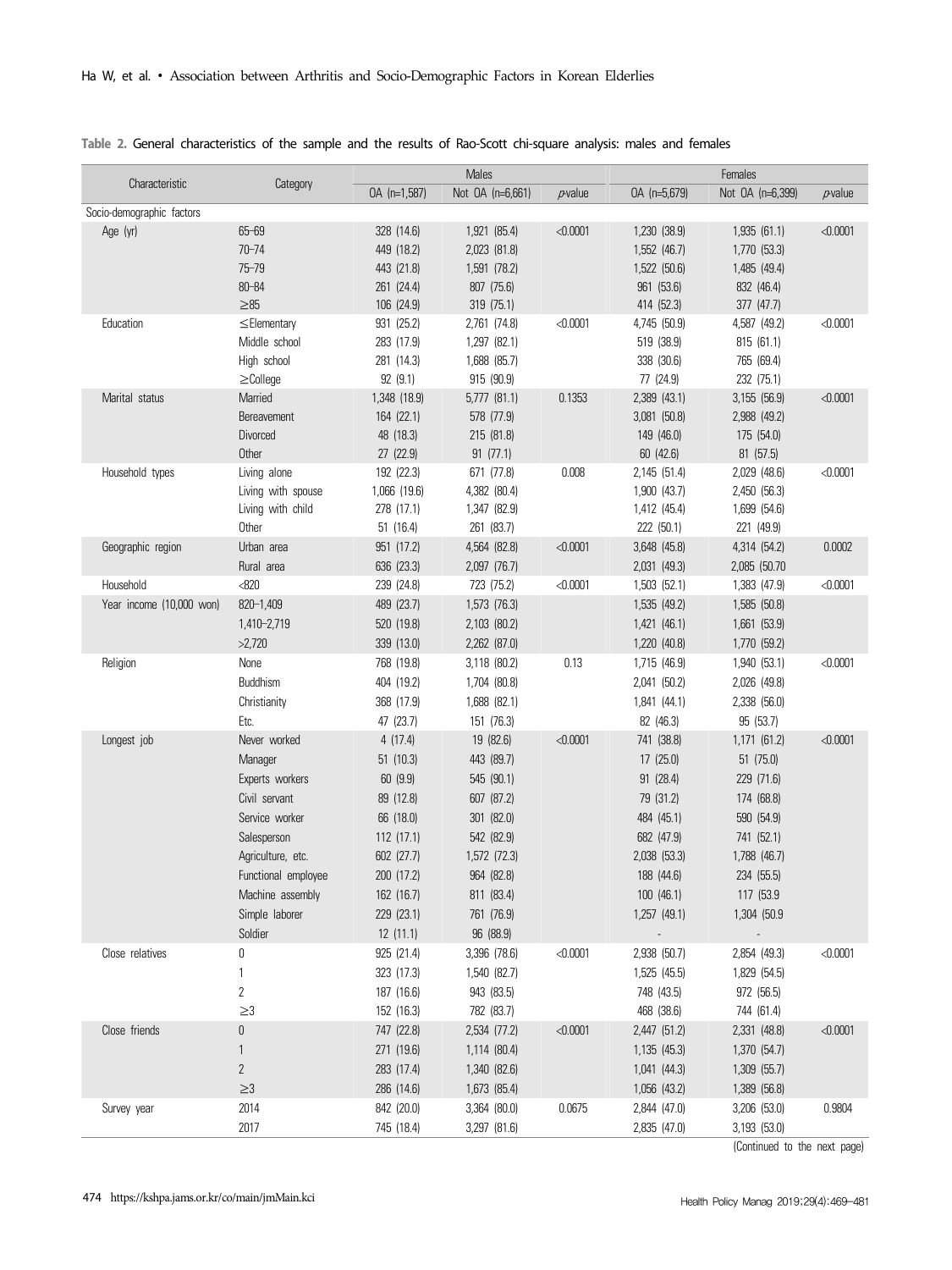#### **Table 2.** Continued

|                           |                |              | <b>Males</b>     |              | Females          |                  |               |
|---------------------------|----------------|--------------|------------------|--------------|------------------|------------------|---------------|
| Characteristic            | Category       | OA (n=1,587) | Not OA (n=6,661) | $\rho$ value | OA (n=5,679)     | Not OA (n=6,399) | $\rho$ -value |
| Health behavioral factors |                |              |                  |              |                  |                  |               |
| Body mass index           | Underweight    | 74 (20.7)    | 284 (79.3)       | 0.1771       | 221 (41.2)       | 315 (58.8)       | < 0.0001      |
|                           | Normal         | 674 (19.2)   | 2,838 (80.8)     |              | 2,012 (42.2)     | 2,759 (57.8)     |               |
|                           | Overweight     | 407 (18.0)   | 1,860 (82.1)     |              | 1,297 (45.8)     | 1,535 (54.2)     |               |
|                           | Obese          | 432 (20.5)   | 1,679 (79.5)     |              | 2,149 (54.6)     | 1,790 (45.4)     |               |
| Smoking                   | Yes            | 349 (19.8)   | 1,412 (80.2)     | 0.4884       | 201 (52.3)       | 183 (47.7)       | 0.0336        |
|                           | N <sub>o</sub> | 1,238 (19.1) | 5,249 (80.9)     |              | 5,478 (46.8)     | 6,216 (53.2)     |               |
| Drinking                  | None           | 900 (20.2)   | 3,566 (79.9)     | 0.0646       | 4,944 (46.8)     | 5,617 (53.2)     | 0.3086        |
|                           | Sometimes      | 173 (17.6)   | 810 (82.4)       |              | 461 (47.5)       | 509 (52.5)       |               |
|                           | <b>Often</b>   | 514 (18.4)   | 2,285 (81.6)     |              | 274 (50.1)       | 273 (49.9)       |               |
| Subjective health status  | Good           | 320 (9.1)    | 3,205 (90.9)     | < 0.0001     | 850 (25.7)       | 2,463 (74.3)     | < 0.0001      |
|                           | Usual          | 411 (21.9)   | 1,464 (78.1)     |              | 1,286 (45.1)     | 1,565 (54.9)     |               |
|                           | Bad            | 856 (30.1)   | 1,992 (69.9)     |              | 3,543 (59.9)     | 2,371 (40.1)     |               |
| Muscle condition          | Normal         | 1,212 (17.0) | 5,924 (83.0)     | < 0.0001     | 3,694 (42.0)     | 5,107 (58.0)     | < 0.0001      |
|                           | Bad            | 349 (33.9)   | 682 (66.2)       |              | 1,917 (61.2)     | 1,217 (38.8)     |               |
|                           | Very bad       | 26 (32.1)    | 55 (67.9)        |              | 68 (47.6)        | 75 (52.5)        |               |
| Disease characteristics   |                |              |                  |              |                  |                  |               |
| Cardiovascular            | No             | 550 (17.6)   | 2,584 (82.5)     | 0.0023       | 1,447 (41.9)     | 2,005 (58.1)     | < 0.0001      |
|                           | Yes            | 1,037 (20.3) | 4,077 (79.7)     |              | 4,232 (49.1)     | 4,394 (50.9)     |               |
| Endocrinal                | No             | 1,202 (18.9) | $5,167$ $(81.1)$ | 0.1182       | 4,113 (46.5)     | 4,742 (53.6)     | 0.0371        |
|                           | Yes            | 385 (20.5)   | 1,494 (79.5)     |              | 1,566 (48.6)     | 1,657 (51.4)     |               |
| Musculoskeletal           | No             | 1,023 (14.9) | 5,852 (85.1)     | < 0.0001     | 2,485 (36.6)     | 4,314 (63.5)     | < 0.0001      |
|                           | Yes            | 564 (41.1)   | 809 (58.9)       |              | 3,194 (60.5)     | 2,085 (39.5)     |               |
| Respiratory               | No             | 1,472 (19.0) | 6,286 (81.0)     | 0.0144       | $5,400$ $(46.6)$ | 6,177 (53.4)     | < 0.0001      |
|                           | Yes            | 115 (23.5)   | 375 (76.5)       |              | 279 (55.7)       | 222 (44.3)       |               |
| Neurologic                | No             | 1,383 (18.3) | 6,162 (81.7)     | < 0.0001     | 4,734 (44.7)     | 5,846 (55.3)     | < 0.0001      |
|                           | Yes            | 204 (29.0)   | 499 (71.0)       |              | 945 (63.1)       | 553 (36.9)       |               |
| Cancer                    | No             | 1,517 (19.4) | 6,309 (80.6)     | 0.1557       | 5,513 (47.2)     | 6,172 (52.8)     | 0.0536        |
|                           | Yes            | 70 (16.6)    | 352 (83.4)       |              | 166 (42.2)       | 227 (57.8)       |               |
| Gastrointestinal          | No             | 1,421 (18.8) | 6,159 (81.3)     | 0.0001       | 5,037 (46.4)     | 5,812 (53.6)     | 0.0001        |
|                           | Yes            | 166 (24.9)   | 502 (75.2)       |              | 642 (52.2)       | 587 (47.8)       |               |
| Urologic                  | No             | 1,181 (18.3) | 5,266 (81.7)     | < 0.0001     | 5,286 (46.3)     | 6,141 (53.7)     | < 0.0001      |
|                           | Yes            | 406 (22.5)   | 1,395 (77.5)     |              | 393 (60.4)       | 258 (39.6)       |               |
| Other                     | No             | 1,217 (18.4) | 5,395 (81.6)     | 0.0001       | 4,349 (45.9)     | 5,133 (54.1)     | < 0.0001      |
|                           | Yes            | 370 (22.6)   | 1,266 (77.4)     |              | 1,330 (51.2)     | 1,266 (48.8)     |               |

Values are presented as number (%).

OA, osteoarthritis.

(64.2%), 연 소득수준이 820–1,409만 원인 여성 노인이 1,535명(27%), 종교는 불교인 여성 노인이 2,041명(35.9%), 최장 일자리는 농림어업 숙련 종사자가 2,038명(35.9%)에서 골관절염 유병이 높게 나타났다. 그밖에 가깝게 지내는 친인척이 1명도 없는 여성 노인이 2,938명 (51.7%), 친구/이웃/지인이 1명도 없는 여성 노인이 2,447명(43.1%) 으로 나타나 마음을 털어놓을 수 있는 친인척 또는 친구/이웃/지인 수 가 없는 여성 노인들이 높은 골관절염 유병 분포를 보였다. Rao-Scott chi-square 결과 독립변수 중 여성 노인 80–84세 연령군, 교육수준이

초등학교 졸업 이하인 경우, 사별한 여성 노인군, 거주지역이 동인 경 우, 혼자 사는 가구, 소득수준이 820만 원 미만 저소득층, 종교가 불교 인 군, 최장 일자리가 농림어업 숙련 종사자, 가깝게 지내는 친인척 수 와 이웃 수가 적은 여성 노인군에서 골관절염 유병과 통계적으로 유 의한 관련성을 보였다(p<0.001) (Table 2).

# 3. 남녀 노인의 다변수분석 결과

모형 1, 2와 3 가운데 모형 3이 가장 높은 적합성을 보였으므로 이를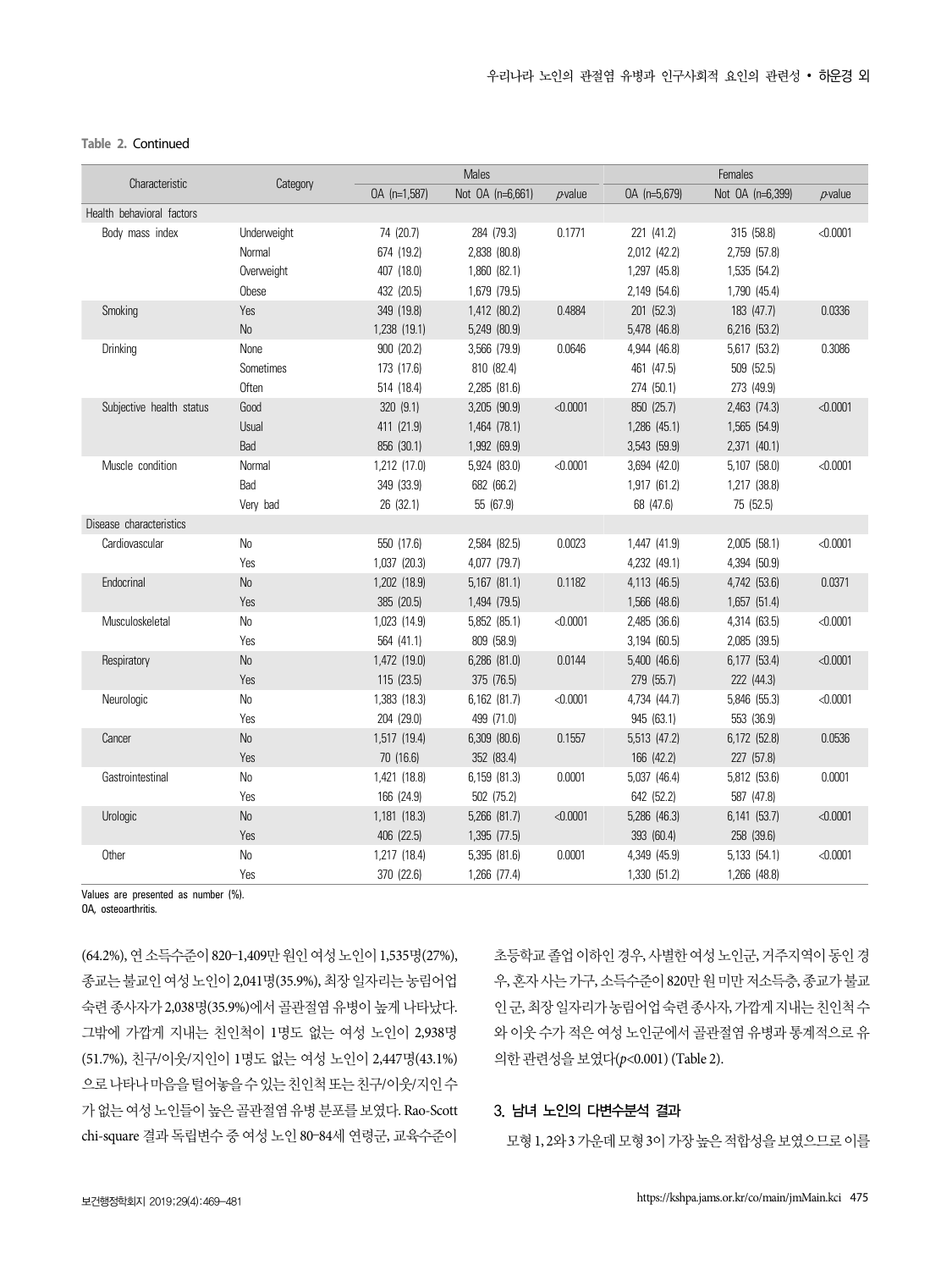|  |  | Table 3. Results of multivariable logistic regression analysis: males |  |  |
|--|--|-----------------------------------------------------------------------|--|--|
|  |  |                                                                       |  |  |

| Variable                               | Model 1                              | Model 2                             | Model 3                              |
|----------------------------------------|--------------------------------------|-------------------------------------|--------------------------------------|
| Age (yr) (ref: 65-69)                  |                                      |                                     |                                      |
| $70 - 74$                              | $1.11$ $(0.93 - 1.34)$               | $1.04$ $(0.86-1.26)$                | $1.02$ $(0.84-1.23)$                 |
| $75 - 79$                              | $1.33$ <sup>**</sup> $(1.10 - 1.60)$ | 1.20 (0.99-1.46)                    | 1.17 (0.96-1.44)                     |
| $80 - 84$                              | $1.48$ *** (1.18-1.86)               | $1.31$ $(1.03 - 1.65)$              | 1.27 (0.99-1.62)                     |
| $\geq 85$                              | $1.40^*$ (1.03-1.89)                 | $1.18$ $(0.86-1.63)$                | $1.12$ $(0.81 - 1.55)$               |
| Education (ref: ≥college)              |                                      |                                     |                                      |
| $\leq$ Elementary                      | $2.15***$ (1.56-2.97)                | $1.83$ <sup>**</sup> (1.32-2.54)    | $1.81$ <sup>**</sup> (1.29-2.52)     |
| Middle school                          | $1.87***$ (1.34-2.60)                | $1.67$ <sup>**</sup> (1.20-2.33)    | $1.65$ <sup>**</sup> (1.18-2.32)     |
| High school                            | $1.43$ $(1.05-1.97)$                 | $1.33$ $(0.97-1.83)$                | 1.33 (0.96-1.83)                     |
| Marital status (ref: married)          |                                      |                                     |                                      |
| Bereavement                            | $0.91$ $(0.61-1.35)$                 | $0.89$ $(0.59-1.35)$                | $0.91$ $(0.60 - 1.39)$               |
| Divorced                               | $0.97$ $(0.56-1.66)$                 | $0.89$ $(0.51-1.54)$                | $1.00$ $(0.58-1.73)$                 |
| Other                                  | $1.16$ $(0.62 - 2.14)$               | $1.19$ $(0.63 - 2.22)$              | 1.41 (0.73-2.72)                     |
| Household (ref: with spouse)           |                                      |                                     |                                      |
| Living alone                           | $1.13$ $(0.72 - 1.76)$               | $1.20$ $(0.76-1.91)$                | $1.09$ $(0.68-1.74)$                 |
| With child                             | 1.08 (0.89-1.32)                     | $1.00$ $(0.81 - 1.23)$              | $0.99$ $(0.80-1.23)$                 |
| Other                                  | $0.89$ $(0.62 - 1.28)$               | $0.88$ $(0.61-1.28)$                | $0.90$ $(0.61 - 1.33)$               |
| Region (ref: urban area)<br>Rural area | $1.03$ $(0.89 - 1.19)$               | $1.08$ $(0.92 - 1.26)$              | $1.08$ $(0.92 - 1.26)$               |
| Income (10,000 won) (ref: >2,720)      |                                      |                                     |                                      |
| < 820                                  | $1.34$ <sup>*</sup> (1.03-1.73)      | $1.04$ $(0.80-1.36)$                | 1.04 (0.79-1.38)                     |
| 820-1,409                              | $1.45***$ (1.18-1.78)                | $1.25$ <sup>*</sup> $(1.01 - 1.54)$ | $1.22$ <sup>*</sup> (0.98-1.53)      |
| 1,410-2,719                            | $1.28$ <sup>**</sup> (1.07-1.54)     | 1.19 (0.98-1.44)                    | 1.20 (0.99-1.46)                     |
| Religion (ref: none)                   |                                      |                                     |                                      |
| Buddhism                               | $1.11$ $(0.94 - 1.30)$               | 1.12 (0.95-1.32)                    | $1.06$ $(0.90-1.26)$                 |
| Christianity                           | $1.15(0.98-1.36)$                    | $1.18$ $(1.00-1.41)$                | 1.14 (0.95-1.36)                     |
| Etc.                                   | $1.27$ $(0.86 - 1.89)$               | 1.25 (0.84-1.86)                    | 1.21 (0.80-1.83)                     |
| Longest job (ref: never worked)        |                                      |                                     |                                      |
| Manager                                | 1.86 (0.50-6.90)                     | 2.74 (0.74-10.25)                   | 2.82 (0.77-10.30)                    |
| Experts                                | 1.97 (0.53-7.30)                     | 2.87 (0.77-10.63)                   | $3.06$ $(0.84 - 11.15)$              |
| Civil servant                          | 2.51 (0.69-9.11)                     | 3.67 (1.01-13.40)                   | $3.84$ <sup>*</sup> (1.07-13.76)     |
| Service worker                         | 2.91 (0.80-10.59)                    | $4.26$ <sup>*</sup> $(1.17-15.60)$  | $4.22$ <sup>*</sup> (1.18-15.13)     |
| Salesperson                            | 2.75 (0.77-9.84)                     | $4.03$ <sup>*</sup> (1.12-14.48)    | $4.42$ <sup>*</sup> (1.26-15.56)     |
| Agriculture, etc.                      | $3.69$ <sup>*</sup> (1.05-13.01)     | $5.23$ (1.47-18.53)                 | $5.07$ <sup>*</sup> (1.46-17.58)     |
| Functional job                         | 2.43 (0.69-8.62)                     | 3.55 (1.00-12.630                   | $3.58^*$ (1.03-12.48)                |
| Assembly                               | 2.59 (0.73-9.21)                     | $3.66$ $(1.03 - 13.100)$            | $3.66$ <sup>*</sup> $(1.05 - 12.77)$ |
| Simple laborer                         | 3.21 (0.91-11.34)                    | $4.77$ (1.34-16.96)                 | $4.93$ <sup>*</sup> $(1.42 - 17.15)$ |
| Soldier                                | 1.56 (0.37-6.63)                     | 2.60 (0.62-10.97)                   | 2.76 (0.67-11.40)                    |
| Close relatives (ref: $\geq 3$ )       |                                      |                                     |                                      |
| 0                                      | $1.07$ $(0.85 - 1.36)$               | $1.02$ $(0.80 - 1.30)$              | $1.03$ $(0.81 - 1.31)$               |
| 1                                      | $0.95$ $(0.74-1.23)$                 | $0.93$ $(0.71 - 1.21)$              | $0.93$ $(0.71 - 1.21)$               |
| $\overline{2}$                         | $0.90$ $(0.68 - 1.19)$               | $0.88$ $(0.66-1.18)$                | $0.86$ $(0.65-1.16)$                 |
| Close friends (ref: 0)                 |                                      |                                     |                                      |
| 1                                      | $1.28$ $(1.06-1.56)$                 | $1.11$ (0.91-1.35)                  | $1.08$ $(0.88-1.33)$                 |
| $\mathbf{2}$                           | $1.12$ $(0.90 - 1.40)$               | $1.07$ $(0.85-1.34)$                | $1.08$ $(0.86-1.36)$                 |
| $\geq$ 3                               | 1.09 (0.87-1.35)                     | $1.05$ $(0.84 - 1.31)$              | $1.08$ $(0.86 - 1.35)$               |
| Survey year (ref: 2014)                |                                      |                                     |                                      |
| 2017                                   | $0.92$ $(0.80 - 1.05)$               | $0.94$ $(0.82 - 1.09)$              | $0.91$ $(0.78 - 1.05)$               |
| C-statistics                           | 0.65                                 | 0.71                                | 0.75                                 |
| Akaike information criterion           | 7,790.56                             | 7,428.65                            | 7,186.16                             |
| Hosmer-Lemeshow test                   | 0.88                                 | 0.80                                | 0.10                                 |

Values are presented as odd ratio (95% confidence interval). Model 2 is adjusted for health behavioral factors and disease characteristics. Ref, reference.

 $p$  < 0.05.  $p$  < 0.01.  $p$  = 0.001.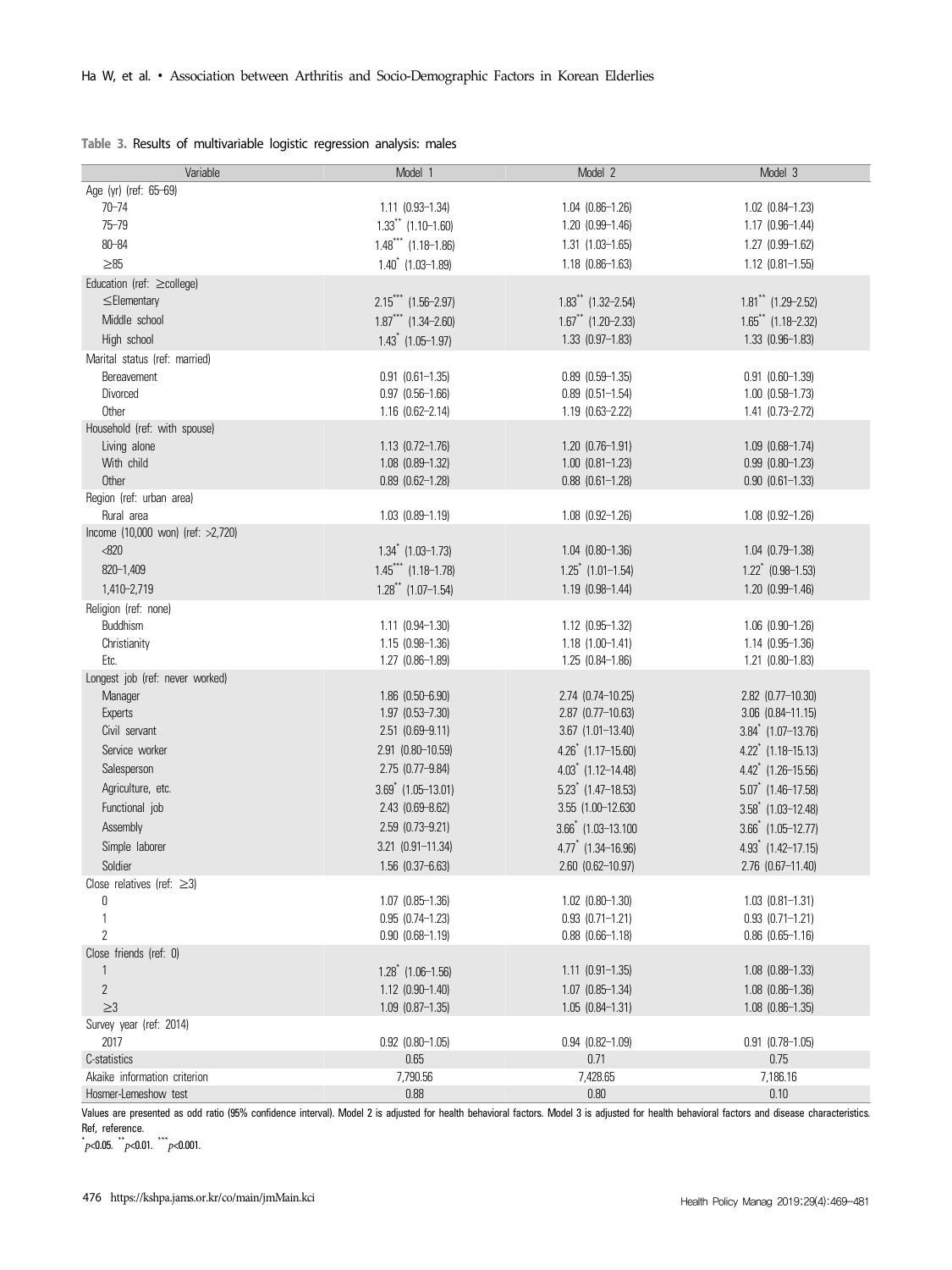|  |  |  | Table 4. Results of multivariable regression analysis: females |  |  |  |
|--|--|--|----------------------------------------------------------------|--|--|--|
|--|--|--|----------------------------------------------------------------|--|--|--|

| Variable                                | Model 1                             | Model 2                              | Model 3                              |
|-----------------------------------------|-------------------------------------|--------------------------------------|--------------------------------------|
| Age (yr) (ref: 65-69)                   |                                     |                                      |                                      |
| $70 - 74$                               | $1.23***$ (1.10-1.38)               | $1.14$ <sup>*</sup> $(1.01 - 1.29)$  | 1.12 (0.99-1.27)                     |
| $75 - 79$                               | $1.32***$ (1.16-1.49)               | $1.16^*$ (1.01-1.32)                 | $1.11$ (0.97-1.27                    |
| $80 - 84$                               | $1.39***$ (1.20-1.61)               | $1.19$ <sup>*</sup> $(1.02 - 1.40)$  | 1.12 (0.95-1.32)                     |
| $\geq 85$                               | $1.27$ <sup>*</sup> (1.04-1.55)     | 1.22 (0.99-1.51)                     | $1.21$ $(0.98-1.51)$                 |
| Education (ref: ≥college)               |                                     |                                      |                                      |
| $\leq$ Elementary                       | $2.16***$ (1.51-3.08)               | $1.76$ <sup>**</sup> $(1.19 - 2.60)$ | $1.67$ $(1.12 - 2.47)$               |
| Middle school                           | $1.68$ <sup>**</sup> (1.16-2.42)    | $1.52$ <sup>*</sup> $(1.02 - 2.27)$  | $1.44$ $(0.96 - 2.16)$               |
| High school                             | $1.25$ $(0.87-1.78)$                | $1.18$ $(0.80-1.74)$                 | $1.17$ $(0.79-1.73)$                 |
| Marital status (ref: married)           |                                     |                                      |                                      |
| Bereavement                             | $1.00$ $(0.85-1.19)$                | $0.99$ $(0.82 - 1.18)$               | $1.01$ $(0.84 - 1.21)$               |
| Divorced                                | $0.90$ $(0.67-1.21)$                | $0.91$ $(0.66-1.25)$                 | $0.90$ $(0.65-1.24)$                 |
| Other                                   | $1.01$ $(0.66-1.56)$                | $1.02$ $(0.65-1.60)$                 | $1.00$ $(0.63 - 1.59)$               |
| Household (ref: with spouse)            |                                     |                                      |                                      |
| Living alone                            | $1.13$ $(0.92 - 1.37)$              | $1.15$ $(0.94-1.42)$                 | $1.11$ $(0.90-1.37)$                 |
| With child                              | $1.01$ $(0.85-1.19)$                | $0.95$ $(0.79-1.13)$                 | $0.94$ $(0.79-1.13)$                 |
| Other                                   | $1.16$ <sup>*</sup> (0.90-1.49)     | 1.22 (0.94-1.58)                     | $1.19$ $(0.91-1.56)$                 |
| Region (ref: urban area)                |                                     |                                      |                                      |
| Rural area                              | $0.92$ $(0.83 - 1.02)$              | $0.92$ $(0.83 - 1.02)$               | $0.93$ $(0.84 - 1.04)$               |
| Income (10,000 won) (ref: >2,720)       |                                     |                                      |                                      |
| <820                                    | 1.17 (0.99-1.38)                    | $0.99$ $(0.83 - 1.18)$               | $0.99$ $(0.83 - 1.19)$               |
| 820-1,409                               | $1.16^*$ (1.00-1.34)                | 1.08 (0.93-1.26)                     | $1.08$ $(0.92-1.26)$                 |
| 1,410-2,719                             | $1.17$ <sup>*</sup> (1.03-1.33)     | $1.11$ $(0.97-1.27)$                 | 1.12 (0.97-1.28)                     |
| Religion (ref: none)                    |                                     |                                      |                                      |
| Buddhism                                | $1.22$ *** (1.10-1.36)              | $1.24***$ (1.11-1.38)                | $1.20$ <sup>**</sup> $(1.07 - 1.35)$ |
| Christianity                            | $1.02$ $(0.92 - 1.14)$              | $1.02$ $(0.91-1.14)$                 | $1.00$ $(0.89 - 1.12)$               |
| Etc.<br>Longest job (ref: never worked) | $0.94$ $(0.66-1.34)$                | $0.91$ $(0.64-1.28)$                 | $0.89$ $(0.63 - 1.28)$               |
| Manager                                 | $0.74$ $(0.38-1.43)$                | $0.77$ $(0.38-1.56)$                 | $0.69$ $(0.34-1.44)$                 |
| Experts                                 | $1.04$ $(0.74-1.47)$                | $1.15$ $(0.78-1.70)$                 | $1.12$ $(0.76-1.65)$                 |
| Civil servant                           | $0.98$ $(0.71 - 1.35)$              | $1.07$ $(0.76-1.50)$                 | $1.02$ $(0.73-1.43)$                 |
| Service worker                          | $1.27$ (1.06-1.52)                  | $1.28$ $(1.06-1.54)$                 | $1.25$ $(1.04-1.51)$                 |
| Salesperson                             | $1.32***$ (1.12-1.56)               | $1.33$ <sup>**</sup> (1.12-1.58)     | $1.27$ <sup>**</sup> (1.07-1.52)     |
| Agriculture, etc.                       | $1.51$ *** (1.30-1.74)              | $1.60^{***}$ (1.37-1.87)             | $1.49$ <sup>***</sup> (1.27-1.74)    |
| Functional job                          | $1.19$ $(0.93 - 1.52)$              | $1.26$ $(0.97-1.63)$                 | $1.22$ $(0.94-1.59)$                 |
| Machine assembly                        | $1.28$ $(0.92 - 1.77)$              | $1.35(0.96-1.90)$                    | $1.29$ $(0.91-1.82)$                 |
| Simple laborer                          | $1.28***$ (1.11-1.49)               | $1.32***$ (1.13-1.55)                | $1.28$ <sup>**</sup> (1.10-1.51)     |
| Close relatives (ref: $\geq$ 3)         |                                     |                                      |                                      |
| 0                                       | $1.34***$ (1.14-1.57)               | $1.27$ <sup>**</sup> (1.08-1.51)     | $1.31$ <sup>**</sup> (1.10-1.56)     |
| 1                                       | $1.23$ <sup>*</sup> $(1.04 - 1.45)$ | $1.22$ <sup>*</sup> $(1.03 - 1.45)$  | $1.25$ $(1.05-1.48)$                 |
| $\overline{2}$                          | $1.19$ <sup>*</sup> $(1.00 - 1.43)$ | $1.24$ $(1.02 - 1.49)$               | $1.27$ (1.05-1.53)                   |
| Close friends (ref: 0)                  |                                     |                                      |                                      |
| 1                                       | $1.12$ $(0.99 - 1.27)$              | $0.92$ $(0.81 - 1.05)$               | $0.94$ $(0.83 - 1.06)$               |
| $\overline{2}$                          | $0.95$ $(0.83 - 1.08)$              | $0.85$ $(0.74 - 0.98)$               | $1.06$ $(0.93 - 1.21)$               |
| $\geq$ 3                                | $1.04$ $(0.91 - 1.19)$              | $0.97$ $(0.84 - 1.12)$               | $1.11$ $(0.97-1.27)$                 |
| Survey year (ref: 2014)                 |                                     |                                      |                                      |
| 2017                                    | $1.05$ $(0.96 - 1.15)$              | $1.09$ $(1.00-1.20)$                 | $1.06$ $(0.97-1.17)$                 |
| C-statistics                            | 0.61                                | 0.70                                 | 0.73                                 |
| Akaike information criterion            | 16,285.42                           | 15,228.77                            | 14,849.27                            |
| Hosmer-Lemeshow test                    | 0.90                                | $0.56\,$                             | 0.52                                 |

Values are presented as odd ratio (95% confidence interval). Model 2 is adjusted for health behavioral factors. Model 3 is adjusted for health behavioral factors and disease characteristics Ref, reference.

 $p$  < 0.05.  $p$  < 0.01.  $p$  = 0.001.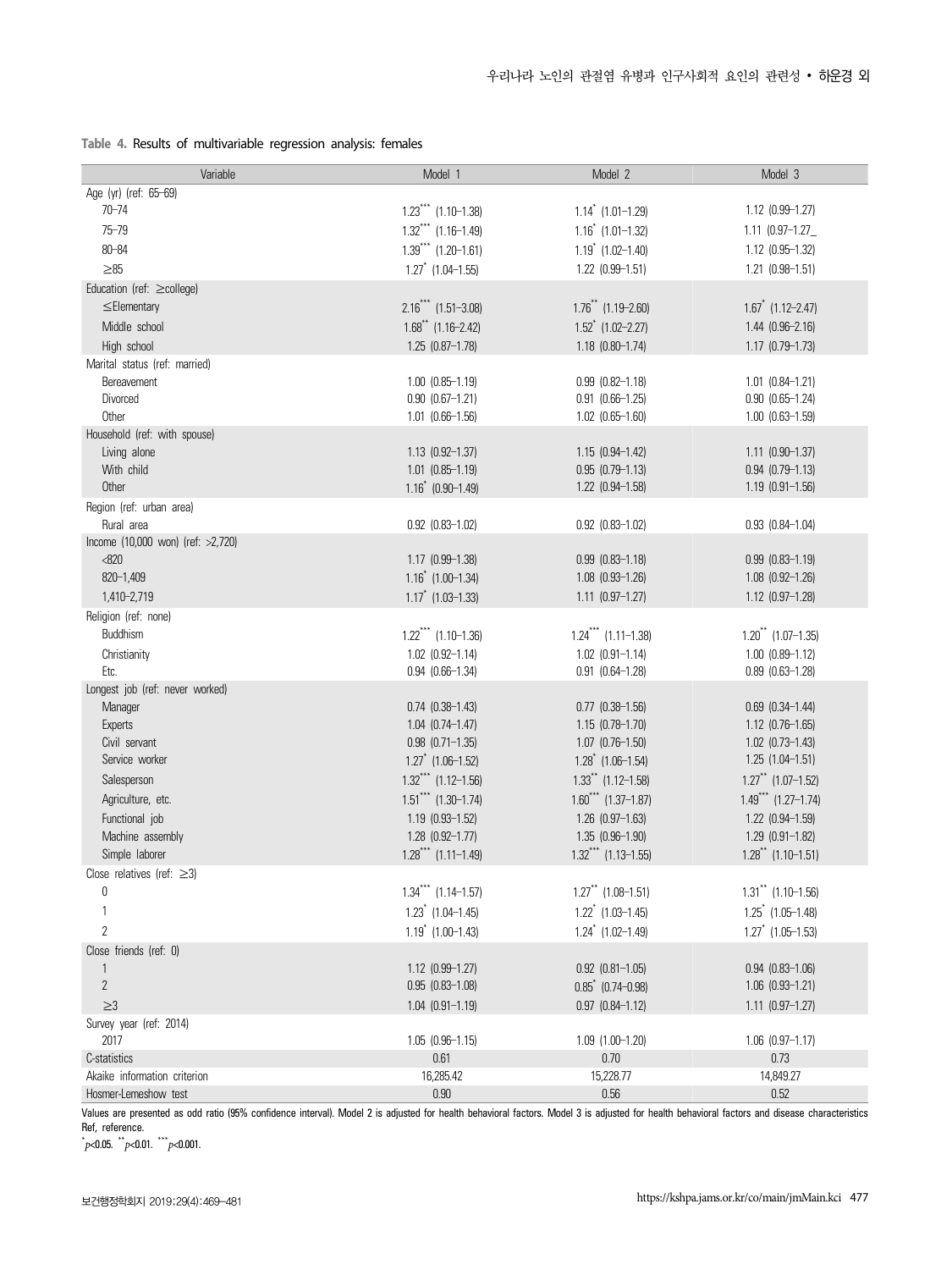중심으로 정리하면 다음과 같다. 인구사회적 요인 중 교육수준, 최장 기간 근무했던 일자리, 종교, 가깝게 지내는(마음을 털어놓을 수 있 는) 친인척 수 등이 골관절염 유병위험과 유의적인 관련성을 보였다.

먼저, 교육수준의 경우 남성 노인에서 골관절염 유병 교차비는 대 학 졸업자들에 비해 초등학교 졸업 이하 저학력자의 교차비가 1.81 (95% CI, 1.29–2.52) 그리고 중학교 졸업 노인군의 교차비는 1.65 (95% CI, 1.18–2.32)였다. 여성 노인의 경우 대학 졸업자에 비해 초등학교 졸업 이하의 교차비가 1.67 (95% CI, 1.12–2.47)로 나타나 저학력자 집 단에서 관절염 유병위험이 높았다.

최장기간 근무했던 일자리의 경우 남성 노인이 평생 일을 하지 않 은 노인을 준거집단으로 할 때 골관절염 유병일 교차비가 통계적으로 유의하며, 크기가 큰 순으로 정리하면 (1) 농림어업 숙련 종사자가 5.07 (95% CI, 1.46–17.58), (2) 단순노무 종사자가 4.93 (95% CI, 1.42– 17.15), (3) 판매 종사자가 4.42 (95% CI, 1.26–15.56), (4) 서비스업 종 사자가 4.22 (95% CI, 1.18–15.13), (5) 사무 종사자가 3.84 (95% CI, 1.07–13.76), (6) 장치 기계조작 및 조립 종사자가 3.66 (95% CI, 1.05– 12.77), 그리고 (7) 기능원 및 관련 기능 종사자가 3.58 (95% CI, 1.03– 12.48)이었다. 한편, 여성 노인의 경우는 (1) 농림어업 숙련 종사자가 1.49 (95% CI, 1.27–1.74), (2) 단순노무 종사자가 1.28 (95% CI, 1.10– 1.51), 그리고 (3) 판매 종사자가 1.27 (95% CI, 1.07–1.52)이었다.

소득수준은 남성 노인에게만 통계적으로 유의하였다. 가구원 수를 보정한 연 소득이 2,720만 원 이상인 가장 높은 4분위 소득자군에 속 하는 남성 노인에 비해 연 소득이 820–1,409만 원인 두 번째로 낮은 4 분위 소득자군에 속하는 남성 노인의 교차비가 1.22 (95% CI, 0.98– 1.53)였다.

종교와 가깝게 지내는(마음을 털어놓을 수 있는) 친인척 수는 여성 노인의 경우만 통계적으로 유의적이었다. 무교 여성 노인군에 비하 여 종교가 불교인 여성 노인군의 골관절염 유병 교차비는 1.20 (95% CI, 1.07–1.35)였다. 가깝게 지내는 친인척 수가 3명 이상이 되는 여성 노인군에 비하여 가깝게 지내는 친인척 수가 없는 노인군에서 골관절 염 유병의 교차비가 1.31 (95% CI, 1.10–1.56), 가깝게 지내는 친인척 수가 1명인 노인군의 교차비가 1.25 (95% CI, 1.05–1.48), 친인척 수가 2명인 노인군에서 유병일 교차비가 1.27 (95% CI, 1.05–1.53)이었다 (Tables 3, 4).

# 고 찰

본 연구는 65세 이상 노인의 골관절염 유병 관련 요인을 확인하기

위한 연구로 노인 골관절염에 영향을 줄 수 있는 인구사회적 특성에 노인의 건강행태 요인과 노인질환 특성요인을 통제하여 분석을 실시 하였다. 주요 관심변수 중 골관절염과 관련성을 보인 요인은 남성 노 인의 경우 교육수준, 연 소득수준, 최장 직업 요인들이 노인 골관절염 유병과 관련성을 보였고, 여성 노인의 경우 교육수준, 최장 직업과 종 교, 가깝게 지내는(마음을 털어놓을 수 있는) 친인척 수가 골관절염 유병과 관련성이 있는 요인들로 확인되었다.

본 연구에서는 남성 노인의 경우나 여성 노인의 경우 대학 졸업자 들에 비해 저학력자가 골관절염 유병위험이 높은 것으로 나타났는데, 이는 저학력자 집단에서 관절염 유병이 높다는 2004년 우리나라의 연구결과[14]와 2002년 미국의 연구[28]와 유사한 결과를 보이고 있 다. 십수 년이 지난 우리나라의 경우 여전히 골관절염 유병의 교육수 준 격차가 존재한다는 것은 놀라운 사실이라 하겠다. 골관절염과 같 은 만성질환은 노인 스스로 자신의 건강증진을 위한 노력과 역할이 중요하다고 할 때[29], 인구 고령화에 따른 골관절염 유병 증가를 억 제하기 위해서는 저학력자에 대한 골관절염 예방교육 및 홍보를 강화 하고 이들이 초기에 골관절염에 대한 치료를 받을 수 있도록 정책적 으로 방안을 마련해야 할 것이다.

골관절염과 최장기간 일자리 요인과 관련하여 남성 노인이나 여성 노인 모두 평생 일을 하지 않은 노인에 비해 평생 육체노동을 하는 일 자리를 오래 가진 노인들이 골관절염 유병위험이 높다는 것을 발견할 수 있었다. 예로 남성 노인의 경우 평생 일을 하지 않은 노인에 비해 평 생 최장기로 농림어업 숙련 종사 노인의 골관절염 유병 교차비가 무 려 5배를 넘는 수준이었다. 이는 농림어업 숙련 종사자의 경우 청장년 때부터 골관절염을 예방할 수 있는 방안이 강구되어야 함을 강하게 시사한다고 하겠다. 한편, 직업이 골관절염 유병과 관련이 있다는 과 거 우리나라 연구가 있기는 하지만[12,21], 이들 연구는 노인이 아닌 성인을 대상으로 하였고 최장기 직업이 아닌 현재 직업을 변수로 하 였다는 점에서 본 연구와 큰 차이가 있다.

또한 본 연구에서는 남성 노인의 경우 가구원 수 보정 연 소득수준 이 높은 노인군에 비해 낮은 노인군의 골관절염 유병 교차비가 크다 는 결과를 보였는데, 이는 소득수준이 골관절염 유병에 차이가 나타 났다는 연구결과[6]와 소득수준이 낮을수록 골관절염 노인의 건강 관련 삶의 질이 낮다는 결과를[17], 소득이 낮을수록 골관절염 유병이 높다는 연구결과와 유사한 결과이다[30]. 소득수준의 격차가 존재할 수밖에 없다는 것을 전제하면 상대적으로 낮은 소득을 가진 남성 노 인군이 골관절염 유병위험이 크므로 이들을 목표로 하여 골관절염 관 련 건강관리대책을 강구할 필요가 있을 것이다.

여성 노인의 경우 가깝게 지내는(마음을 털어놓을 수 있는) 친인척 수가 많은 노인군에 비해 없거나 적은 노인군에서 골관절염 유병위험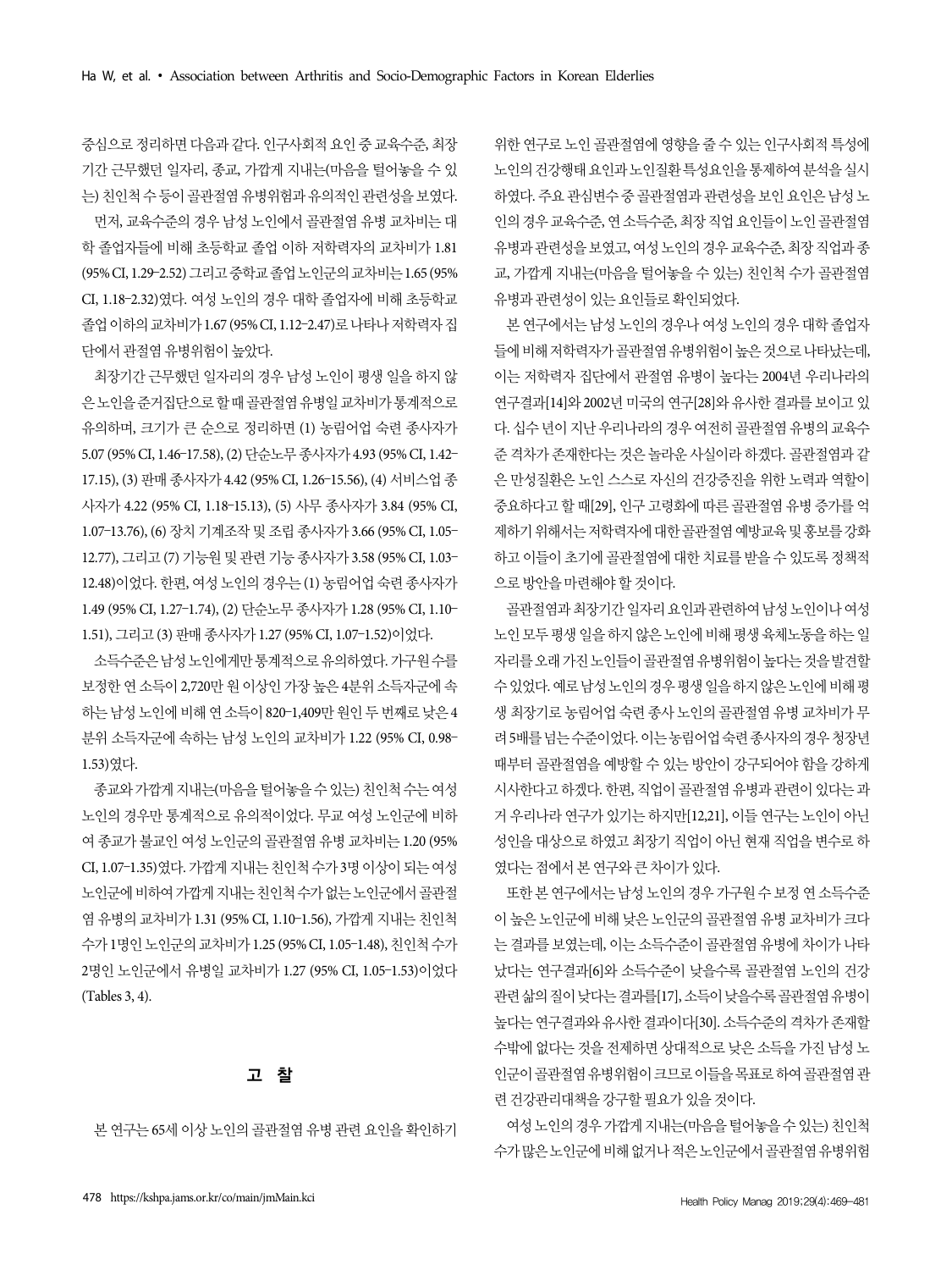Buddhists praying



The method of praying Namaz



**Figure 2.** Difference between Buddhists and Muslims in a religious practice. From Chokkhanchitchai et al. Clin Rheumatol 2010;29(1):39-44 [32].

이 높았다. 노인의 시기는 신체적 능력이 쇠약해지는 시기로 가족 및 이웃의 의미있는 지지가 필요하므로[31], 향후 노인의 사회적 관계망 (social network)이 노인의 건강에 어떤 관련성이 있는지 자세한 연구 가 이루어져야 할 것이다.

본 연구에서 매우 흥미로운 점은 골관절염 유병위험과 종교와의 관 련성이다. 여성 노인에게서 종교가 골관절염 유병에 유의적으로 관 련이 있는 요인으로 확인되었는데, 무교 노인군에 비하여 종교가 불 교인 여성 노인군이 골관절염 유병일 교차비가 높은 결과를 보였다. 그동안 국내에서는 노인의 종교활동과 골관절염 유병 관련 요인을 분 석한 것이 없었다는 점에서 이는 기존 국내 연구와는 매우 차별되는 연구결과에 해당된다. 반면, 외국 연구 중 태국인의 종교활동과 무릎 골관절염 유병 관련 요인을 분석한 연구가 있다[32]. 이 연구결과에 따르면 무슬림 종교활동을 하는 사람에 비해 불교 종교활동을 하는 군에서 골관절염이 높은 유병을 보였고, 이는 불교 신자와 무슬림 신 자 사이에 다른 기도방식 때문이라고 보고하고 있다. 불교 신자들과 는 달리 이슬람교도들의 기도형태는 무릎을 깊은 굴곡에 빠지게 하는 행위를 통해 무릎을 감싸는 연조직을 늘리고 관절연골의 뻣뻣함과 접 촉 압력을 감소시켜 골관절염 위험을 줄이는 것으로 추측된다고 결론 을 맺고 있다[32] (Figure 2). 이러한 연구결과를 근거로 볼 때, 본 연구 에서도 우리나라의 경우 종교가 없는 노인에 비해서 불교 종교행위를 하는 노인이 종교활동으로 무릎을 과도하게 사용하여 골관절염 유병 관련성이 높아진 것으로 추측할 수도 있을 것이다. 그러나 본 연구결 과를 시작으로 하여 향후 국내에서도 노인의 골관절염 유병위험과 종 교활동의 관련성에 관한 보다 깊은 연구가 이루어져야 할 것이다.

본 연구는 단면연구라는 점 등 여러 가지 한계가 있지만, 기존 우리 나라 노인의 골관절염과 인구사회적 요인 관련성 연구에서 없거나 미 흡하였던 여러 특성을 포함하고 노인의 건강행태 요인과 질환 특성 요인 등 다양한 혼란변수를 보정한 상태에서 가중치를 적용한 분석으 로, 노인만을 대상으로 한 가장 최근인 2014년과 2017년 전국 노인실 태조사 자료를 활용한, 우리나라 65세 이상 노인의 대표성을 가진 연 구결과라는 데 의의가 있다.

#### **ORCID**

Woonkyung Ha: https://orcid.org/0000-0001-7620-4681; Kwankyu Park: https://orcid.org/0000-0003-0514-3257; Taehyun Kim: https://orcid.org/0000-0003-1053-8958; Kyuhee Lee: https://orcid.org/0000-0002-0377-6918; Yongjae Lee: https://orcid.org/0000-0002-8677-3519; Woojin Chung: https://orcid.org/0000-0003-2090-4851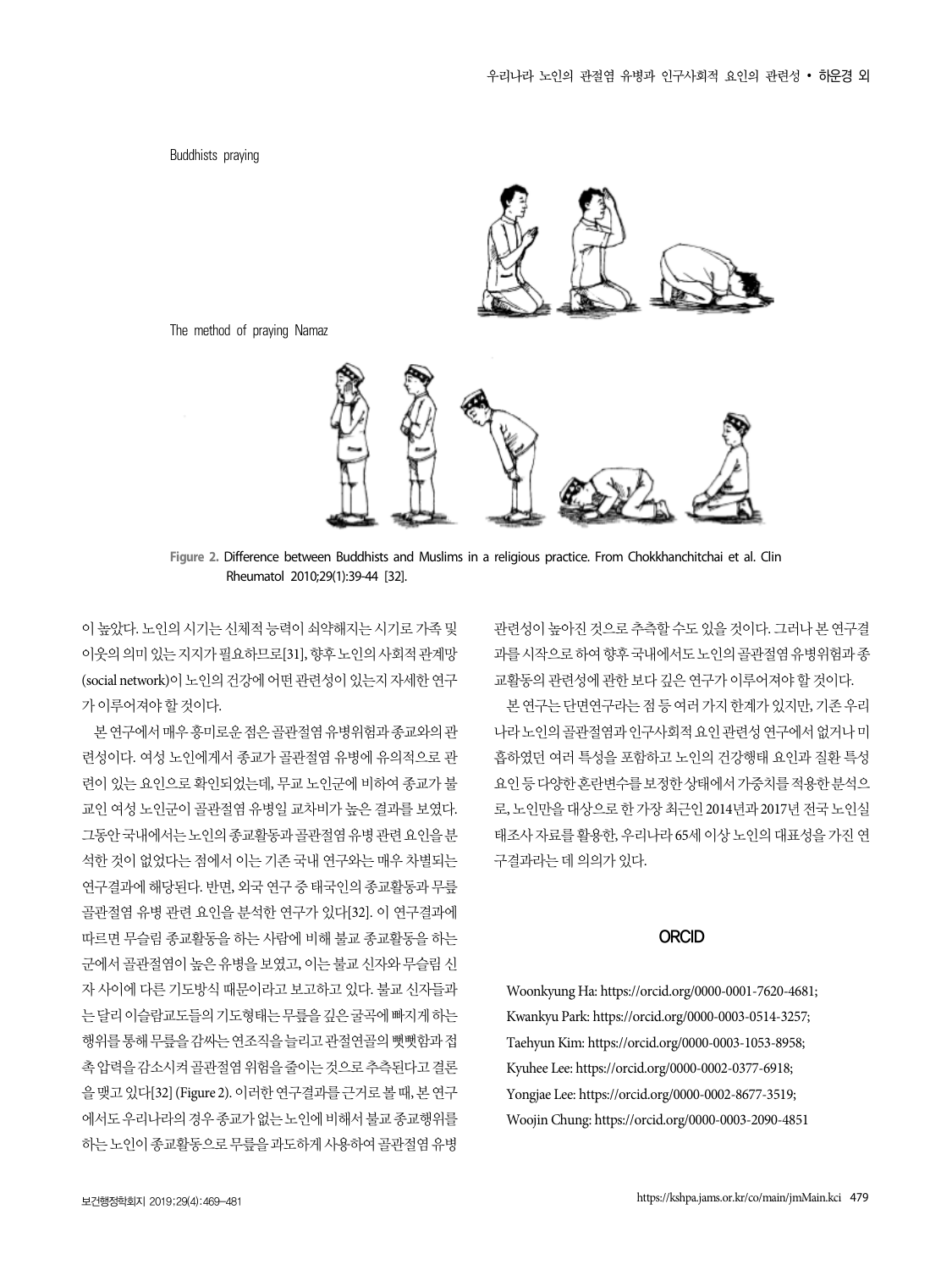#### **REFERENCES**

- 1. World Health Organization. The burden of musculoskeletal conditions at the start of the new millennium. Geneva: World Health Organization; 2003.
- 2. Woo KJ, Oh KW. Prevalence of osteoarthritis among adults over 50 years old in Korea, 2010-2013. Public Health Wkly Rep 2015;8(4):82-84.
- 3. Statistics Korea. 2016 Elderly statistics. Daejeon: Statistics Korea; 2016.
- 4. Grazio S. Osteoarthritis: epidemiology, economics and quality of life. Reumatizam 2005;52(2):21-29.
- 5. Park HJ, Lee SK. The association between osteoarthritis and health-related quality of life in women aged 50 years and over: using the Korea National Health and Nutrition Examination Survey (KNHANES) data. Korean J Health Educ Promot 2012;29(2):23-32.
- 6. Lee HS. Prevalence of osteoarthritis and related risk factors in the elderly: data from the fifth Korea National Health and Nutrition Examination Survey (KNHANES V), 2010-2012. J Korean Diet Assoc 2014;20(2):99-109. DOI: https://doi.org/10.14373/JKDA.2014.20.2.99.
- 7. Nishimura A, Hasegawa M, Kato K, Yamada T, Uchida A, Sudo A. Risk factors for the incidence and progression of radiographic osteoarthritis of the knee among Japanese. Int Orthop 2011;35(6):839-843. DOI: https://doi.org/10.1007/s00264-010-1073-x.
- 8. Son JT, Park SY. A survey on experience and illness management of rural women with osteoarthritis. J Korean Acad Fundam Nurs 2006;13(3):419-427.
- 9. Oka H, Akune T, Muraki S, En-yo Y, Yoshida M, Saika A, et al. Association of low dietary vitamin K intake with radiographic knee osteoarthritis in the Japanese elderly population: dietary survey in a population-based cohort of the ROAD study. J Orthop Sci 2009;14(6):687-692. DOI: https://doi.org/10.1007/s00776-009-1395-y.
- 10. MacKay C, Canizares M, Davis AM, Badley EM. Health care utilization for musculoskeletal disorders. Arthritis Care Res (Hoboken) 2010;62(2):161-169. DOI: https://doi.org/10.1002/acr.20064.
- 11. Kim SA, Kim JI. A study of relationship of pain and fatigue in elderly women with osteoarthritis. J Muscle Joint Health 2007;14(1):70-76.
- 12. Kim SY, Nam HS, Kang C. Prevalence of arthritis and related factors among Korean adults. J Korea Acad Ind Coop Soc 2012;13(9): 4073-4081.
- 13. Hur NW, Choi CB, Uhm WS, Bae SC. The prevalence and trend of arthritis in Korea: results from Korea National Health and Nutrition Examination Surveys. J Korean Rheum Asso 2008;15(1):11-26. DOI:

https://doi.org/10.4078/jkra.2008.15.1.11.

- 14. Uhm WS, Yun JE, Park YW, Kim HR, Nam JJ, Lee HS, et al. Prevalence of self-reported arthritis and its epidemiologic characteristics in Korea. J Korean Rheum Assoc 2004;11(2):116-125.
- 15. Choi HJ, Han WJ, Im JS, Baek HJ. The prevalence and clinical features of musculoskeletal diseases in Incheon: results from chronic disease management surveys. J Korean Rheum Assoc 2009;16(4):281-290. DOI: https://doi.org/10.4078/jkra.2009.16.4.281.
- 16. Park NG, Kim WK, Shin DH, Choi YM, Lee YJ, Lee EB, et al. Prevalence of osteoarthritis and rheumatoid arthritis in two communities in Korea. J Korean Rheum Assoc 2003;10(2):151-157.
- 17. Kim M, Bae SH. Factors influencing health-related quality of life in older adults with osteoarthritis: based on the 2010-2011 Korea National Health and Nutrition Examination Survey. J Muscle Joint Health 2014;21(3):195-205. DOI: https://doi.org/10.5953/JMJH. 2014.21.3.195.
- 18. Jeon E. Health behaviors of the elderly with osteoarthritis across gender groups. J Korean Data Inf Sci Soc 2015;26(6):1453-1463. DOI: https://doi.org/10.7465/jkdi.2015.26.6.1453.
- 19. Felson DT, Zhang Y. An update on the epidemiology of knee and hip osteoarthritis with a view to prevention. Arthritis Rheum 1998;41(8):1343-1355. DOI: https://doi.org/10.1002/1529-0131 (199808)41:8<1343::aid-art3>3.0.co;2-9.
- 20. Han CD, Yang IH, Lee WS, Park YJ, Park KK. Correlation between metabolic syndrome and knee osteoarthritis: data from the Korean National Health and Nutrition Examination Survey (KNHANES). BMC Public Health 2013;13:603. DOI: https://doi.org/10.1186/ 1471-2458-13-603.
- 21. Kim MY, Park JK, Koh SB, Kim CB. Factors influencing utilization of medical care among osteoarthritis patients in Korea: using 2005 Korean National Health and Nutrition Survey data. J Prev Med Public Health 2010;43(6):513-522. DOI: https://doi.org/10.3961/ jpmph.2010.43.6.513.
- 22. Richmond RS, Carlson CS, Register TC, Shanker G, Loeser RF. Functional estrogen receptors in adult articular cartilage: estrogen replacement therapy increases chondrocyte synthesis of proteoglycans and insulin-like growth factor binding protein 2. Arthritis Rheum 2000;43(9):2081-2090. DOI: https://doi.org/10.1002/1529-0131 (200009)43:9<2081::AID-ANR20>3.0.CO;2-I.
- 23. Lian K, Lui L, Zmuda JM, Nevitt MC, Hochberg MC, Lee JM, et al. Estrogen receptor alpha genotype is associated with a reduced prevalence of radiographic hip osteoarthritis in elderly Caucasian women. Osteoarthritis Cartilage 2007;15(8):972-978. DOI: